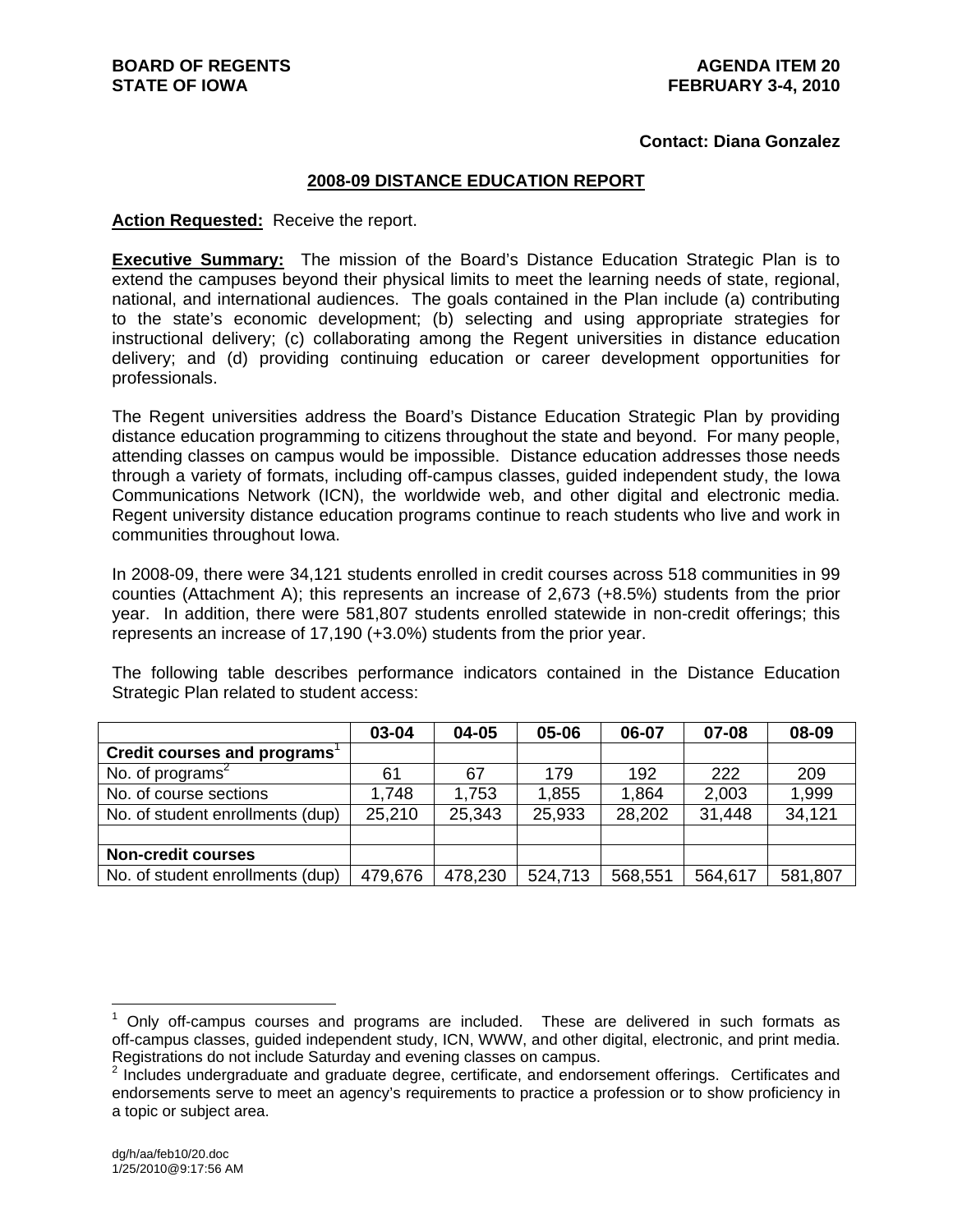- $\boxtimes$  In 2008-09, the subject areas with the highest credit course registrations included business, management and marketing (6,647); education (5,481); leisure and recreational activities (2,821); health professions (2,719); and social sciences (2,014). These areas comprise approximately 58% of the total credit registrations.
- $\boxtimes$  The subject areas with the highest non-credit course registrations were family and consumer sciences (190,920); agriculture and related sciences (133,919); and personal awareness (112,821). These three areas comprise more than 75% of the total non-credit registrations.

The following table includes a summary of enrollment by delivery mode, level, and credit. For undergraduate credit courses, the most frequently used delivery mode is the web (including guided independent study) and for graduate credit courses it is on-site face-to-face instruction.

| <b>Delivery Mode</b>    | <b>Undergrad. Credit</b> | <b>Grad. Credit</b> | <b>Credit Total</b> | <b>Non-Credit Total</b> |
|-------------------------|--------------------------|---------------------|---------------------|-------------------------|
| <b>ICN</b>              | 664                      | 1,433               | 2,097               | 1,945                   |
| Web                     |                          |                     |                     | 6,895                   |
| $\star$<br>Semester-    | 6,686                    | 4,318               | 11,004              | 204                     |
| based courses           |                          |                     |                     |                         |
| $\star$<br>Guided       | 4,663                    | 428                 | 5,091               | 6,662                   |
| independent             |                          |                     |                     |                         |
| study                   |                          |                     |                     |                         |
| On-Site                 | 2,931                    | 8,766               | 11,697              | 384,391                 |
| <b>Mailed Media</b>     | 280                      | 127                 | 407                 | 2,005                   |
| <b>Other Off-Campus</b> | 2,537                    | 1,288               | 3,825               | 179,705                 |
| TOTAL                   | 17,761                   | 16,360              | 34,121              | 581,807                 |

The Distance Education Report addresses the Board's Strategic Plan strategy (1.2.1) to "monitor and enhance opportunities for qualified Iowans to access postsecondary education."

#### **Background:**

- $\Diamond$  The following were major trends related to distance education identified by the Regent universities in 2008-09.
	- $\boxtimes$  University of Iowa.
		- $\Box$  More students are using online courses to supplement their programs either as entire courses or as parts of courses. On-campus students are taking guided independent courses or academic term-based online courses.
		- **Example 20** More courses are now conducted using real-time audiovisual software. While a faculty member teaches a cohort of on-campus students, the class is available to online distance learners. Students take advantage of their ability to participate from their home computer when illness, weather, or unplanned responsibilities prevent campus participation. Students may also view an archived version of the class session.
		- $\Box$  The University has the capacity to offer blended instruction at selected sites or using software for discussion groups or group planning sessions. Such activities provide an additional opportunity for faculty-student interaction.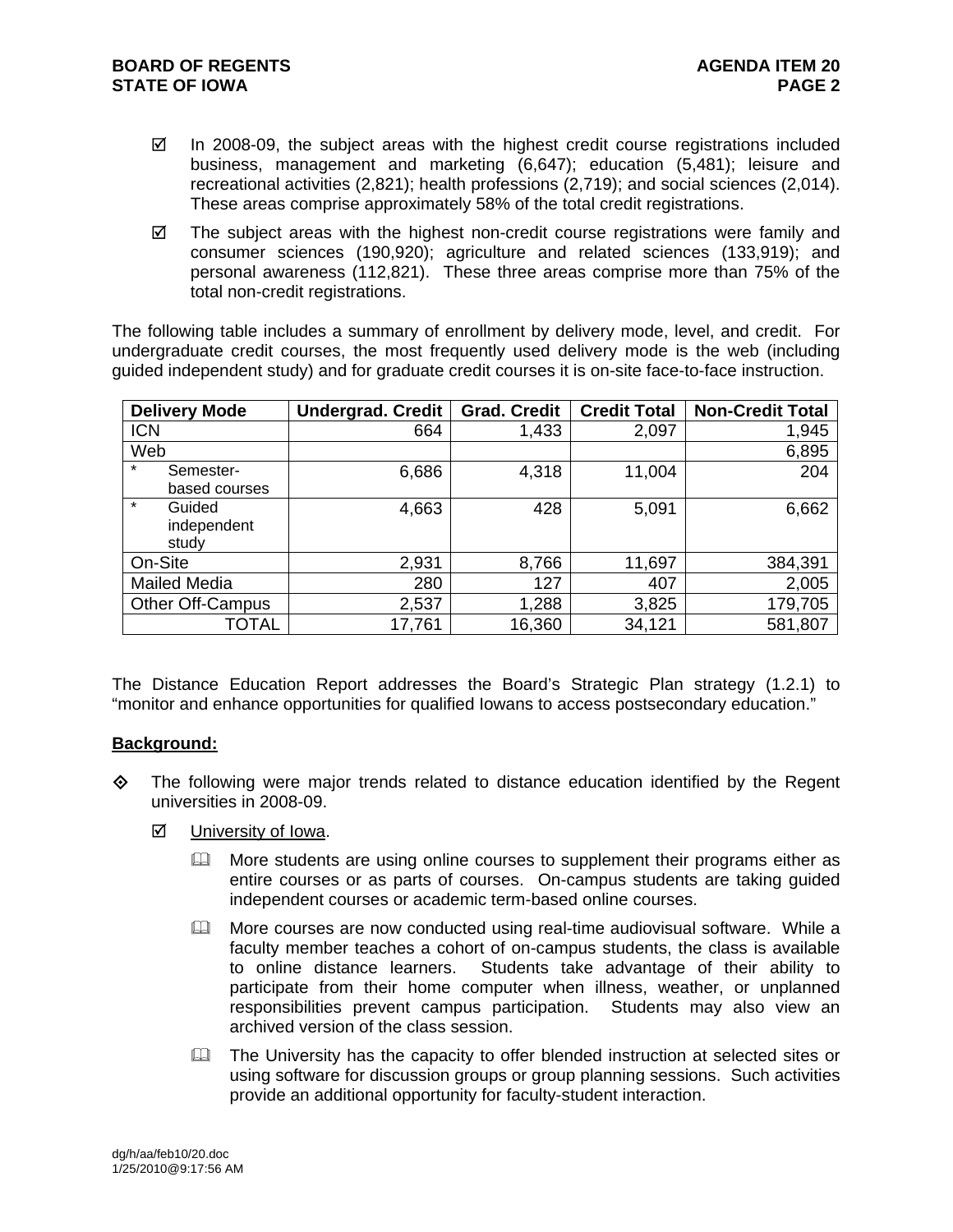#### **Ø** Iowa State University.

- **The number of on-campus students in the College of Agriculture and Life** Sciences who are taking distance education courses has doubled in the last three years and is now approximately 35%. Approximately 9% of the students use college distance education courses to complete a degree at another university. Seventy-five percent complete courses from home.
- Colleges are using technology that allows for course capture from an Internet connection (Camtasia Relay). The Colleges of Agriculture and Life Sciences, Human Sciences, and Liberal Arts and Sciences have a partnership on Wimba Live Classroom, a live virtual classroom environment that includes audio, video, application sharing, and content display. Its pedagogical design and ease of use allows educators and students to engage as if they are in a face-to-face environment. Its advanced features, such as polling and white boarding, allow guest speakers to address classes without travel costs. It can also be used for meetings and other related events as well as for office hours for distance education instructors and their students.
- **Example 20 The College of Human Sciences has experienced an increase in the use of** Adobe Connect, Wimba, Skype, and WebCT and is exploring the use of Moodle.
- $\Box$  There was a 22% increase in the use of technology for Extension program delivery in FY 2009 from the prior year and a corresponding decrease in ICN delivered programs. As Internet based software becomes more user friendly, this trend is expected to continue.
- University of Northern Iowa.
	- Colleges and universities will continue to use distance education as a way to increase enrollments and revenues. One of the continuing challenges is how to stay competitive in a market in which there are many low cost options available to students.
	- As competition increases, the importance of effective marketing and promotion to attract students increases also. Additional resources may be needed for advertising.
	- $\Box$  In response to these challenges, UNI has adopted a strategy which emphasizes the high quality of courses and programs, strong support services to students, and the use of a variety of delivery methods and approaches that best match the expectations and needs of learners. Most degree programs are offered using a blended approach, including a mix of interactive video, online instruction, and, for some programs, face-to-face instruction. The blended approach has proven to be very effective in achieving desired learning outcomes and retaining students. While the ICN continues to be valued, online instruction is becoming increasingly important.
	- **E. Distance education technologies and products are changing rapidly. UNI is** currently reviewing options to upgrade its learning management system.
	- **Example 10 UNI continues to look for efficiencies in offering distance education programs** and courses. Whenever possible, distance education programs fully integrate on- and off-campus audiences. By combining students at a distance with on-campus students, UNI maximizes its instructional resources.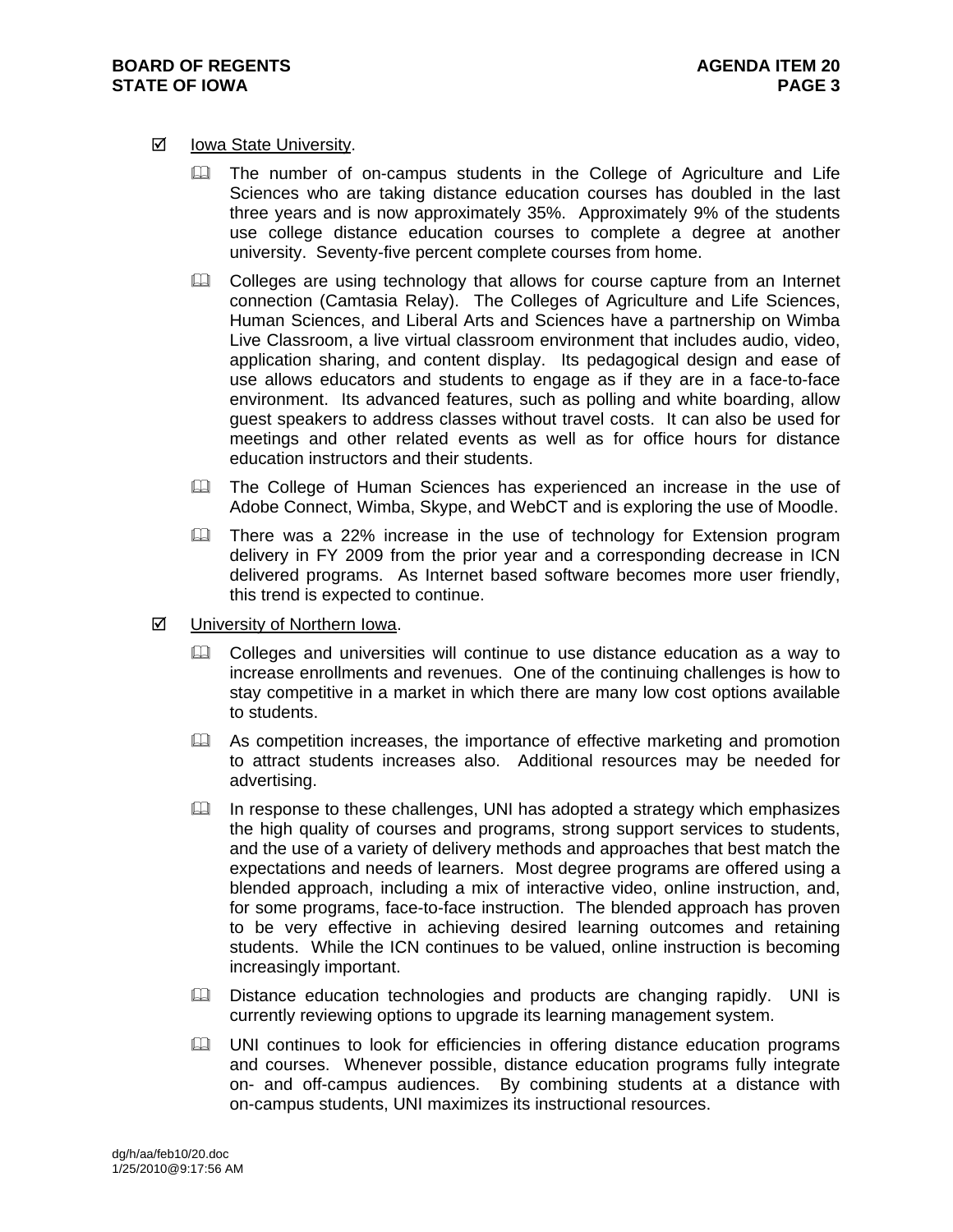- $\diamond$  The following are strategic initiatives supporting the Board's Strategic Plan for Distance Education and its focus on cooperation and collaboration. The Regent universities collaborate with each other and with other institutions to enhance distance education opportunities for Iowans.
	- $\boxtimes$  The three Regent universities jointly developed an Iowa Teacher Intern Licensure Program for those individuals who already hold a bachelor's degree and who seek to become credentialed K-12 teachers. The program will be delivered through a combination of distance education and face-to-face course work. UNI will provide the coordination of the program, ISU will oversee the evaluation efforts, and SUI will oversee registrations and the distance delivery of the program.
	- $\boxtimes$  The three Regent universities, in collaboration with the Iowa Department of Education, deliver online courses to individuals who seek to enter the graduate program in speech pathology. The purpose of this effort is to address the shortage of school-based speech-language pathologists, especially in rural areas of the state.
	- $\boxtimes$  To maximize resources, the three Regent universities have developed an arrangement with transportation professionals from government, academia, and the private sector which allows participating institutions to access the content of specialized presentations through streaming video. The universities have the flexibility to use the material in a variety of ways to enrich the experience of students on each of their campuses.
	- $\boxtimes$  The universities offer programming at the Iowa Lakeside Lab Regents Resource Center to provide science field courses and courses in teacher preparation, writing, and entrepreneurial studies. The Regent universities have cooperated in developing the Center website available at www.continuetolearn.uiowa.edu/lakesidelab.
	- $\boxtimes$  The Regent universities provide coursework for the Bachelor of Liberal Studies (BLS) and the Bachelor of Applied Studies (BAS) and provide courses and programs at the Southwest Iowa Regents Resource Center, Tri-State Graduate Center, and the Quad-Cities Graduate Center. The following table describes the participation of students in the Bachelor of Liberal Studies and the Bachelor of Applied Studies Programs in 2008-09 at the Regent universities.

| <b>PROGRAM</b>                           | <b>SUI</b> | <b>ISU</b> | <b>UNI</b> | <b>TOTAL</b> |
|------------------------------------------|------------|------------|------------|--------------|
| <b>Bachelor of Liberal Studies</b>       |            |            |            |              |
| Enrollment                               | 261        | 285        | 175        | 721          |
| Graduates                                | 25         | 120        | 18         | 163          |
| <b>New Admissions</b>                    | 68         | 123        | 24         | 215          |
| <b>Liberal Studies Interest</b>          | 19         |            |            | 19           |
|                                          |            |            |            |              |
| <b>Bachelor of Applied Studies (SUI)</b> |            |            |            |              |
| Enrollment                               | 119        |            |            | 119          |
| Graduates                                | 7          |            |            | 7            |
| <b>New Admissions</b>                    | 37         |            |            | 37           |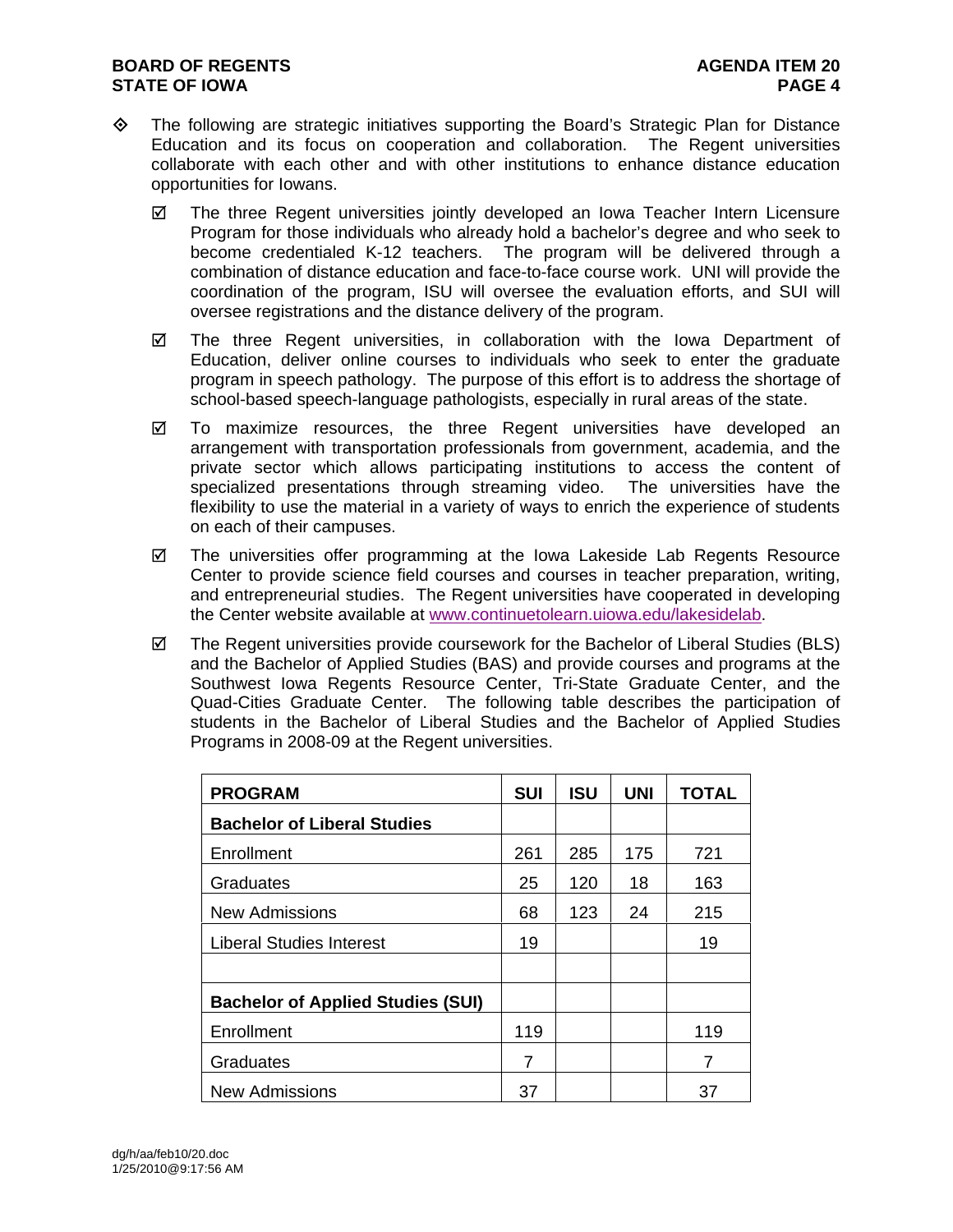$\boxtimes$  The College of Public Health at the University of Iowa offers a DVM/MPH<sup>3</sup> Program in cooperation with Iowa State University. The students are practicing veterinarians who graduated from ISU and who are pursuing an MPH at SUI. The students spend two 3-week sessions on campus in Iowa City and complete the remainder of their coursework through distance education.

The following are strategic initiatives supporting the Board's Strategic Plan for Distance Education at each of the Regent universities.

- $\boxtimes$  University of Iowa.
	- The University has employed a full-time marketing director to promote existing programs and seek new opportunities. This has resulted in a revised, more easily accessible website for distance education and working with a new vendor, ed2go, which complements the existing non-credit product, SkillSoft, for individuals and small companies seeking increased skills but not traditional credit.
	- All continuing education administrative processes, including registration, enrollment, and payment, are integrated into the University system. The Regent universities cooperate in providing a seamless approach for students enrolling at Iowa Lakeside Lab and are developing procedures for the new teacher licensure program.
	- The University uses several methods to capture content for distance education delivery, including live taping of classroom presentation, studio taping of content presentation, and voice-over PowerPoint. These are in addition to Guided Independent Study materials and real-time simultaneous class sessions which are provided to onsite and distance learners.
	- The University's philosophy is that the faculty member is the discipline or program expert. While some faculty members develop their own materials, most request varying levels of technical support, such as using the classroom management system and various software and assistance in real-time simultaneous classes. Faculty members receive the service requested in addition to assistance from instructional designers.
	- The University developed the Bachelor of Applied Studies, patterned after the Bachelor of Liberal Studies, to meet the needs of place-bound technical graduates from community colleges. Certificates in Public Health, Nonprofit Management, and Entrepreneurial Management have also been developed. The University is in the early stages of discussing certificates in Museum studies, Human Rights, and Sustainability. Certificates may also be integrated into degree programs and are distance education versions of campus certificates.
	- An attempt to conduct a cooperative market analysis in the Council Bluffs area was unsuccessful. The University has partnered with community colleges and meets with community college administrators, advisors, and faculty to help guide program and course development.

 $\overline{a}$ 

<sup>&</sup>lt;sup>3</sup> Doctor of Veterinary Medicine/Master of Public Health.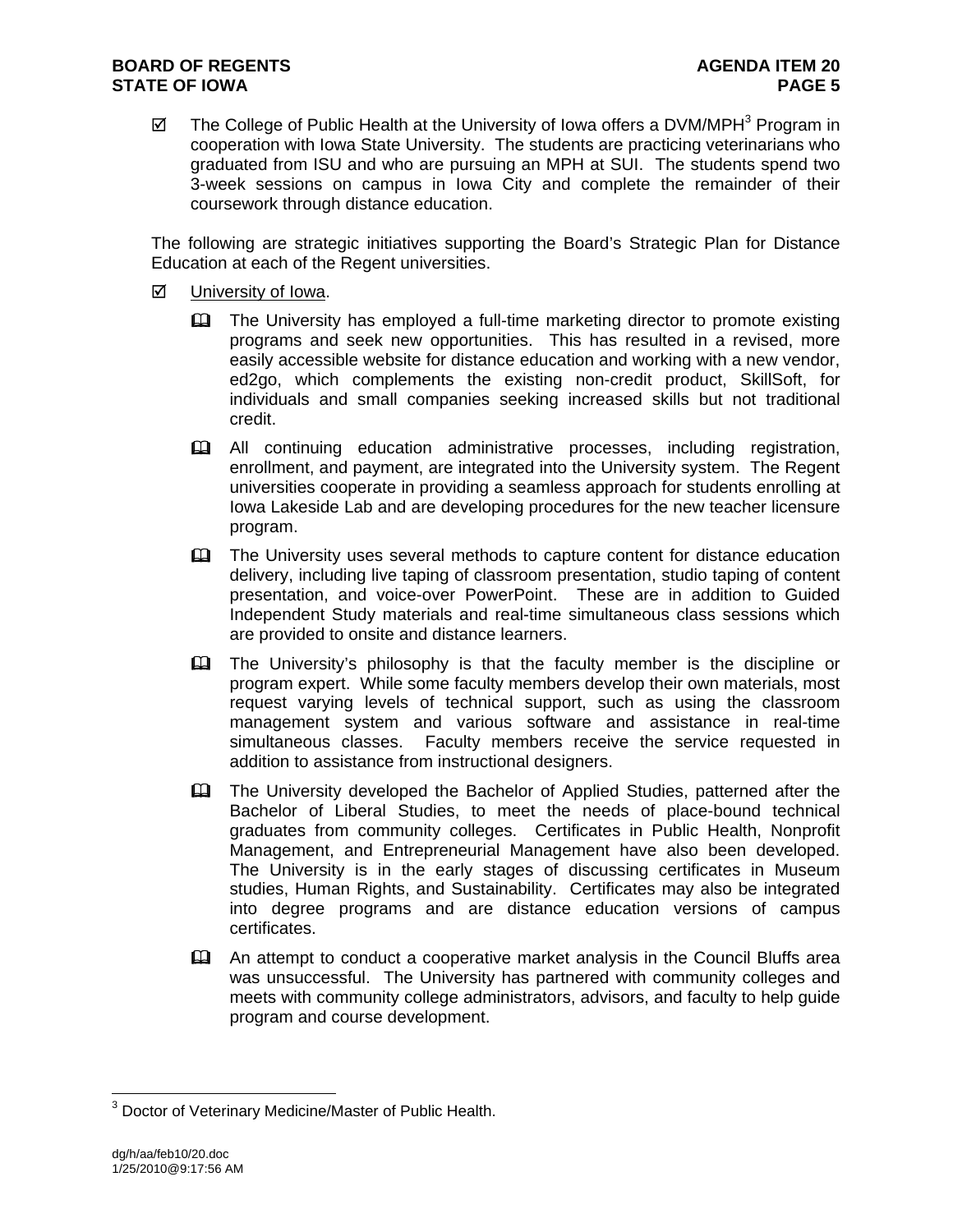- **EQ** While research on student learning in Regent university distance education programs has been limited to end of course evaluation, the University is currently developing a student course withdrawal instrument. There are also plans to study the success of students who enrolled in a lower level course through distance education as preparation for an on-campus course in the same discipline.
- **Example 1** The University uses several methods of creating financial incentives for faculty to develop and teach distance education courses. The incentives are determined in cooperation with departmental goals and needs. The University also supports faculty with technical assistance and provides financial support for teaching assistants.
- **Example 1** The University uses successful and innovative faculty as models for interested but inexperienced faculty. The Provost selected a faculty member with extensive experience in distance education as one of this year's provost fellows.
- **Ø** Iowa State University.
	- The University continues to offer opportunities for eligible high school students to enroll in and receive college credits for university courses. During FY 2009, 47% of the high school enrollments at ISU (97 out of 210) used courses offered through distance education. Sixty-five percent of the distance education course enrollments were offered on the Web, and approximately 33% of the course enrollments were through the ICN. Spring 2009 was the last term for ICN courses offered directly into the high schools. Beginning in Fall 2009, ICN course offerings are now offered on the Web.
	- In FY 2009, ISU added several new graduate programs and certificates. Web-based course and program development dominate new program offerings. Since FY 2006, there has been an increase in web-based course enrollments from 53% to 71% of the total distance education enrollments.
	- The College of Engineering distance education programs continue to focus on the bio-economy and environmental health sectors by ensuring that applicable courses are offered each semester. The Master of Science Program in Biorenewable Resources and Technology, Certificate in Biorenewable Resources and Technology, and Certificate in Environmental Engineering provide a means to offer relevant courses.
	- In addition to the Master of Business Administration Program, the College of Business continues to partner with the College of Agriculture and Life Sciences in offering the Master of Science Program in Seed Technology and Business. Online courses are also offered for required Ph.D. courses in the interdisciplinary Human Computer Interaction (HCI) Program and the Management Information System courses for College of Engineering programs.
	- The College of Human Sciences has opened a new facility that can reach out to students within and outside of Iowa. This facility has new and improved videoconferencing capabilities which allow the use of blended learning opportunities.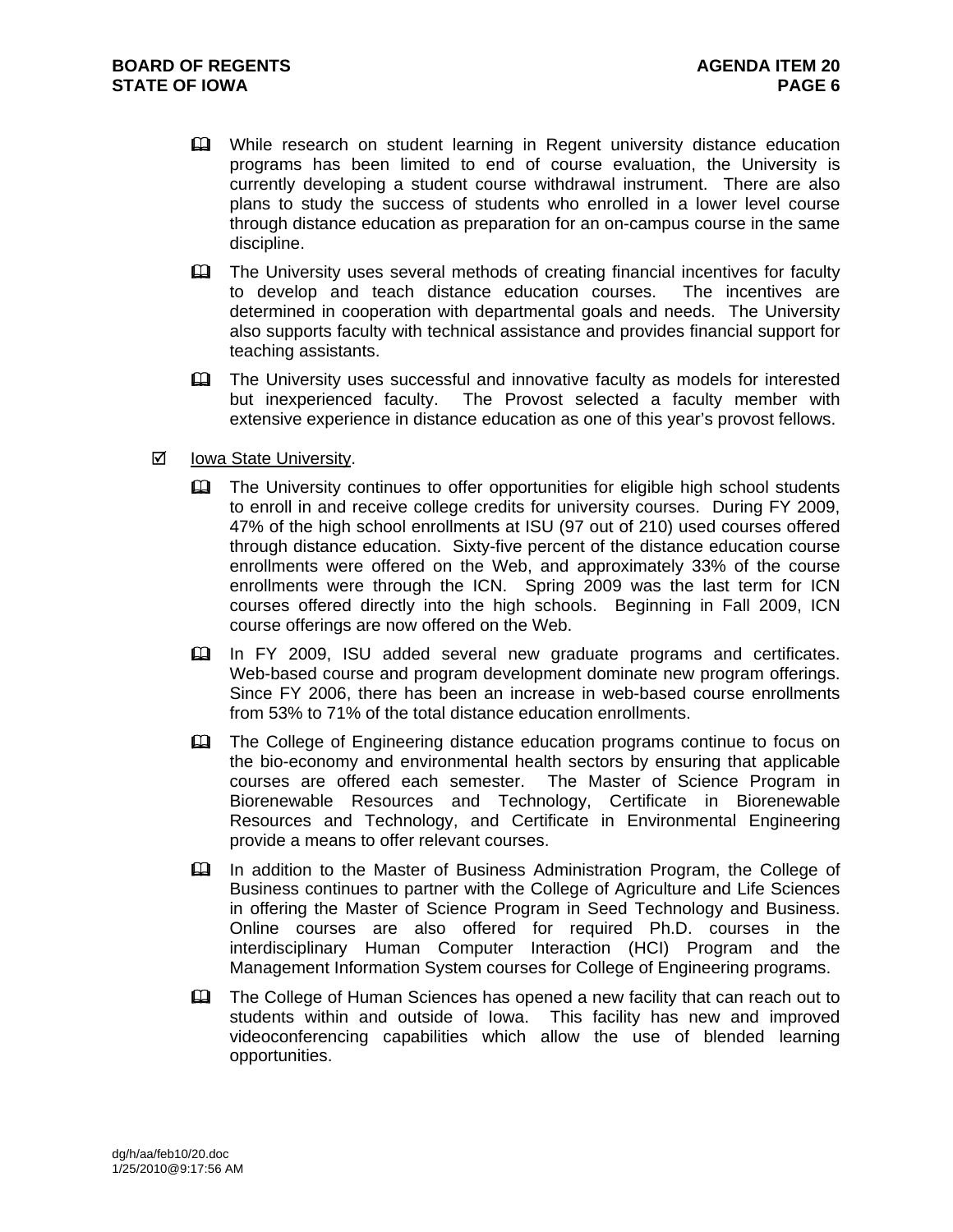- The College of Liberal Arts and Sciences (LAS) established the Center for Distance and Online Learning (CDOL) in July 2008 to enhance distance and online learning opportunities for undergraduate and graduate students. The Center helps LAS departments and faculty to develop and expand rigorous, high quality online instruction. The use of Distance Learning Curriculum Development Grants is increasing the number of online courses, improving campus classes through hybrid delivery, and expanding online degree programs. CDOL staff members are partnering with stakeholders to improve access to course information, improve registration and delivery processes, and expand support and marketing of ISU online course offerings.
- ISU Extension's distance education efforts continue to support the Board's Distance Education Strategic Plan. Extension's five program areas reported a 1.1% increase in non-credit continuing education participation in FY 2009 from the prior year. In FY 2009, Extension focused on "providing continuing education or career development opportunities for professionals" in response to the economic difficulties. Extension's Continuing Education and Professional Development also implemented online courses aimed at giving new graduates added skills and credentials to make them more successful in a competitive job market.
- $\boxtimes$  University of Northern Iowa.
	- To the extent that resources allow and sufficient demand exists, UNI strives to develop and deliver high quality distance learning courses and programs that meet the needs of students in Iowa and beyond. Service to Iowans continues to be a high priority, especially to individuals who cannot attend classes on campus. In FY 2009, UNI offered courses in 87 counties and 185 cities and towns.
	- UNI continues to seek opportunities to expand distance education programs. Recently, UNI began delivery of a graduate program designed to meet the needs of secondary school English teachers. In response to teacher shortage areas in Iowa, UNI offers a variety of endorsements through distance education, including Early Childhood, Education of the Gifted, Reading, Special Education, Multioccupations, and Teaching English to Speakers of Other Languages.
	- Demand for on-going degree programs continues to be strong. The largest area of interest is in graduate education, especially for teachers who wish to advance professionally. In FY 2009, 51 students completed the Principalship program and 11 students completed the requirements to become a superintendent. The impact of this program on education in the state is significant. Of the 25 new superintendents that were hired from within the state in FY 2009, 11 (44%) completed UNI's program. UNI continues to offer Master's degree programs in other high need areas, including Science Education, Mathematics Education, School Library Media Studies, Early Childhood, Literacy, and Special Education.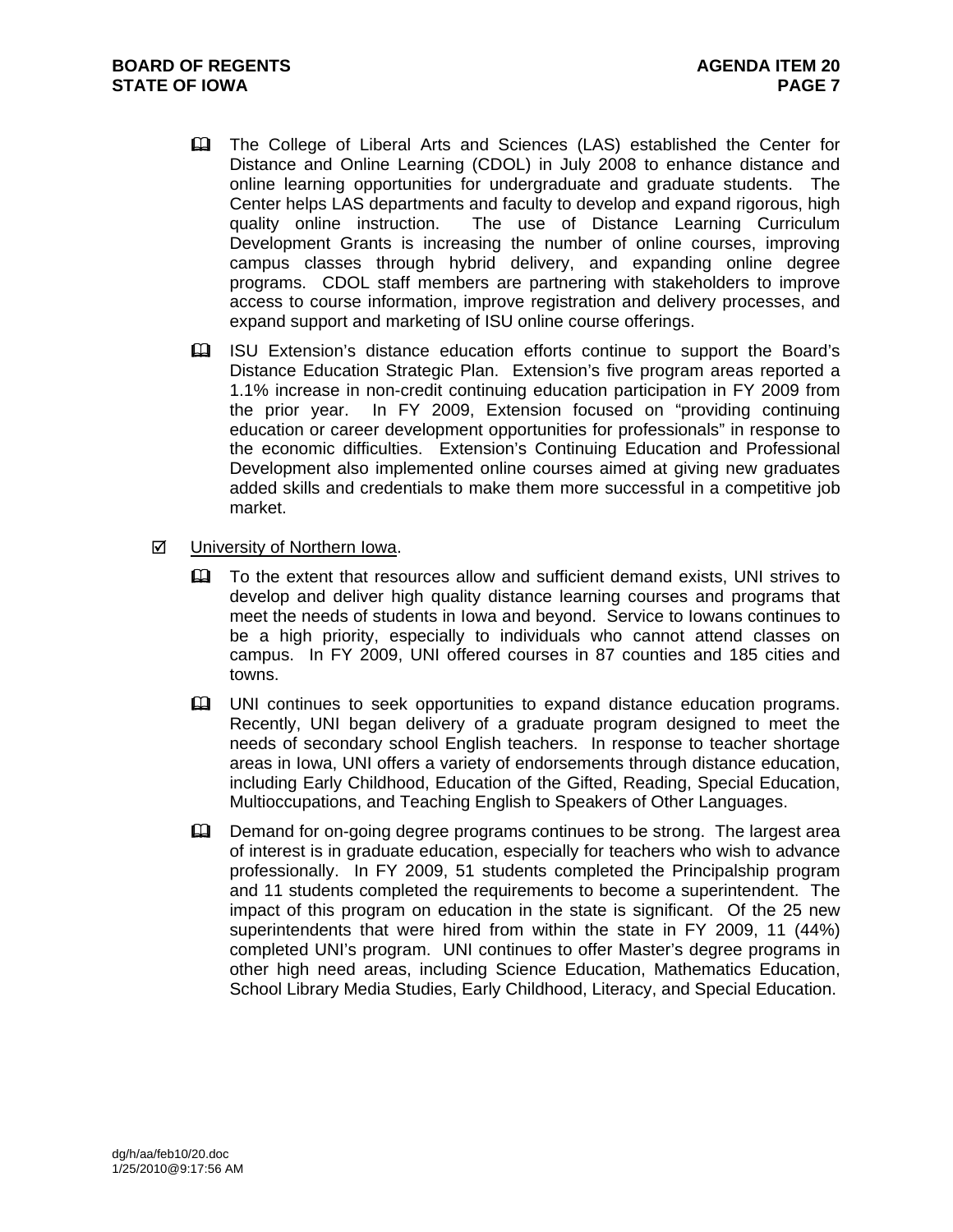- In FY 2009, UNI partnered with several Iowa community colleges, including Des Moines Area CC, Indian Hills CC, Kirkwood CC, Northeast Iowa CC, Eastern Iowa CC, Southeastern CC, and Western Iowa Tech CC, to begin two new distance education cohorts for a 2+2 Elementary Education degree completion program. Sixty-five Iowa students are enrolled in the programs designed for non-traditional, place-bound adults who cannot attend classes on campus.
- $\diamond$  The following describe web development efforts at the Regent universities.
	- $\boxtimes$  University of Iowa.
		- **Example 1** The University purchased a site license for CVS software that permits the university an easier manner to provide interactive instruction. This software can be used with both cohorts and individual students. This cooperative effort between the Division of Continuing Education and the University's Instructional Technology Services is an addition to current capability and will replace an existing software/hardware system.
		- Most of the web infrastructure has been completed at the Iowa Lakeside Lab Regents Resource Center. Fiber has replaced the former wire system and increased capacity. The improved infrastructure and increased bandwidth will allow for faster data transfer and use of audiovisual real-time software.
		- **Exager Through a grant from the John and Mary Pappajohn Foundation, equipment,** software, and infrastructure have been upgraded in the John and Mary Pappajohn Education Center (JMPEC). This upgraded equipment on the 2<sup>nd</sup> and  $3<sup>rd</sup>$  floors of the Center will be available for local business and University programming.
		- A number of new courses were developed in FY 2009. As a part of the community college initiative, two new courses in political science were developed and offered in Fall 2008 – Globalization; and American Foreign Policy. Other newly developed courses included Medical Imaging and Radiology Information; Distributed Systems and Algorithms; Human Anatomy; Human Memory; Western Civilization; Leadership and Organizational Procedures; and Speaking and Reading. A new Master's degree program for special education teachers was developed for initiation in Fall 2009. Efforts are underway to develop a Master's degree in art education.
		- **Et The University uses voice-over PowerPoint technology to deliver lectures on** campus and two virtual classroom environments (ElluminateLive and Adobe CONNECT) to deliver synchronous online courses which are also recorded for students to view asynchronously for the first time or for review. The University has also invested in Elluminate VCS, a video-conferencing technology which is compatible with other H.323 systems. Many community colleges use H.323 systems and this investment allows for easier access to their technical infrastructure.
		- The University is rebuilding the network infrastructures of both Iowa Lakeside Lab and the JMPEC to make them compatible with campus network facilities so that coursework can be delivered to these locations using campus resources.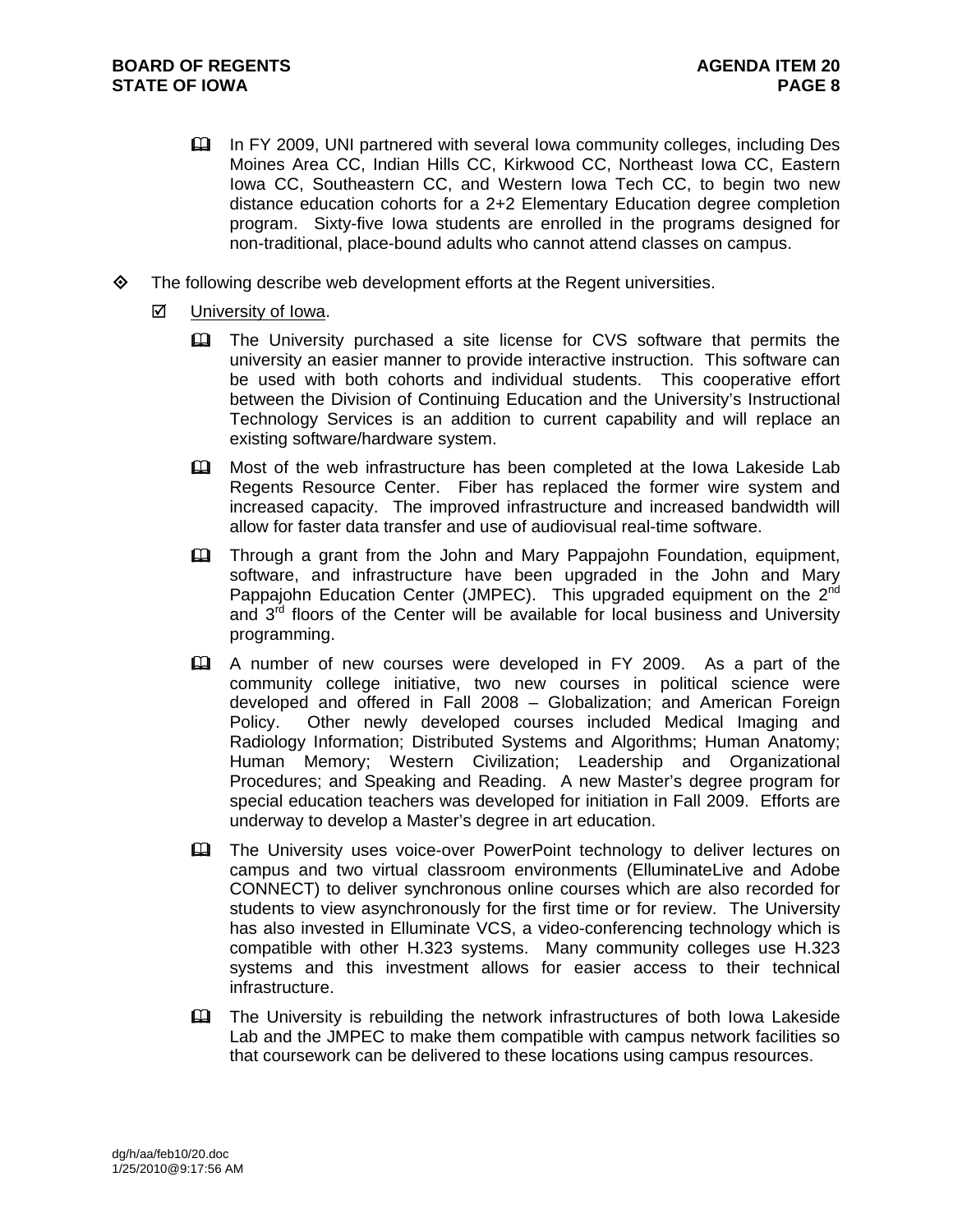#### **Ø** Iowa State University.

- ISU has a site license that provides students and faculty with access to a wide array of video tutorials covering a broad range of software titles on Lynda.com. This online technical training library of more than 660 video-based courses is available to enhance teaching and learning. Lynda.com and Wimba Live Classroom have been made available through the University Computation Advisory Council (CAC) Award.
- **EQ The Center for Excellence in Teaching and Learning (CELT) and Information** Technology Services (ITS) continued to manage and support the growth of blended and online courses.
	- In 2008-09, approximately 3,200 ISU faculty, teaching assistants, and staff used the campus course management system WebCT/Blackboard to enhance face-to-face instruction or deliver online courses.
	- In Spring 2009, approximately 2,100 credit and non-credit course sections and student activities used the course management system to deliver web-enhanced content or entire online classes.
	- Five full-time staff positions in CELT are dedicated to providing technical and instructional design support to faculty using web and multimedia technology. Through a student computer fee grant, CELT has hired and trained eight graduate and undergraduate students to work directly with faculty in converting their course materials to web-based delivery. Another grant funded a campus-wide license for the virtual classroom software Wimba, which allows any ISU faculty member to teach a live interactive class over the web.
	- More than 1,200 faculty and staff attended CELT workshops on improving teaching and learning, as well as developing technical skills in using the latest web and multimedia instructional technology. New workshops focus on developing faculty teaching skills with Google Tools, the virtual world Second Life, and social media tools like Twitter.
- In Spring 2009, a collaborative cross-college effort was begun to create an online course offering process, or common form, for course initiation. This effort will make it easier for departments to offer courses and for the Registrar's Office to process new course offerings. With the assistance of ISU's Center for Industrial Research and Service (CIRAS), an in-depth assessment of current processes and elimination of redundancies using LEAN theory was possible, resulting in better customer service for students and timely and accurate dissemination of course offering information.
- University of Northern Iowa.
	- The number of online enrollments, which included semester-based and guided independent study courses, increased by 31% in FY 2009 from the prior year. The growth is expected to continue and plans are underway to increase the number of online courses and programs during the next few years. A key strategy includes increasing the training opportunities and support provided to faculty members.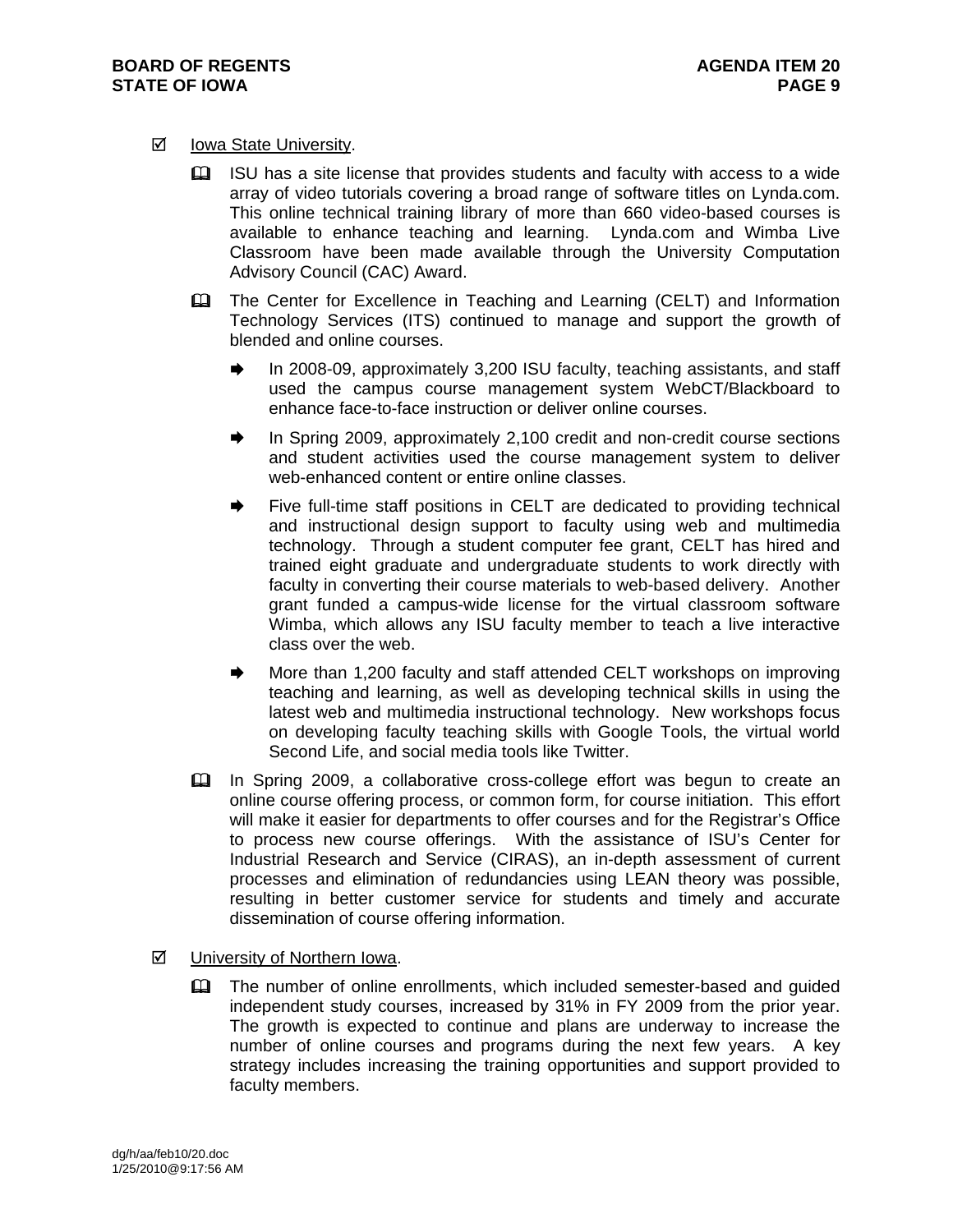- Almost all ICN courses currently include an online component. Increasingly, UNI is offering courses that meet once or twice through the ICN with the rest of the instruction taking place online. UNI expects to see a shift to more online instruction and less time on the ICN as instructors become more familiar with the features and capabilities of other delivery modes.
- $\diamond$  The following are highlights of the distance education programs at the Regent universities.
	- $\boxtimes$  University of Iowa.
		- $\Box$  Two trends are emerging (1) simultaneous instruction delivered real-time to on- and off-campus students; and (2) partnership programs with community colleges to deliver web-based instruction using a blended format to accommodate learners at distant sites. The Master's degree in school administration has used simultaneous delivery for several years. The Master's degree in special education uses a similar approach as does the RN to BSN completion program. This approach allows distant learners to participate with an on-campus cohort receiving a similar instruction "treatment." Similar in many ways to the ICN delivery, newer software allows instruction to reach students at their home or work place and is easily archived for viewing by students who may have missed the original class session.
		- **The community college partnership program takes advantage of cooperative** program planning, shared advising, and complementary promotional materials. Currently, partnerships exist with Western Iowa Tech CC, Des Moines Area CC, Kirkwood CC, and Eastern Iowa CC District. Students will have the flexibility of web-based courses and the opportunity to meet with faculty on a regular basis for discussions and concept clarification on the community college site. The BLS, BAS, and RN to BSN programs are the initial ones offered with the partner community colleges. Discussions with additional community colleges are underway with the intent of expanding these partnerships in Fall 2010.
	- Iowa State University.
		- Since the decentralization of Continuing and Distance Education in 2008, significant efforts have occurred between the colleges to collaborate, conserve resources, and find effective ways to pool resources as described previously in this report.
	- $\boxtimes$  University of Northern Iowa.
		- UNI continues to attract significant interest in more than 20 degree and certificate programs available by distance education.
		- **Example 21** The Office of Continuing and Distance Education continually monitors demand for distance education courses and programs. In recent years, a number of programs, such as the Master's Program in Philanthropy and Nonprofit Development, designed in response to the needs of a specific audience, have been implemented. Similarly, a Master's Program in Social Sciences for Secondary Teachers began in 2007. Twenty-five students are finishing the program and a new cohort of 25 students began in Fall 2009. UNI initiated a program in response to a need for a distance education program for secondary English teachers with an enrollment of 20 students.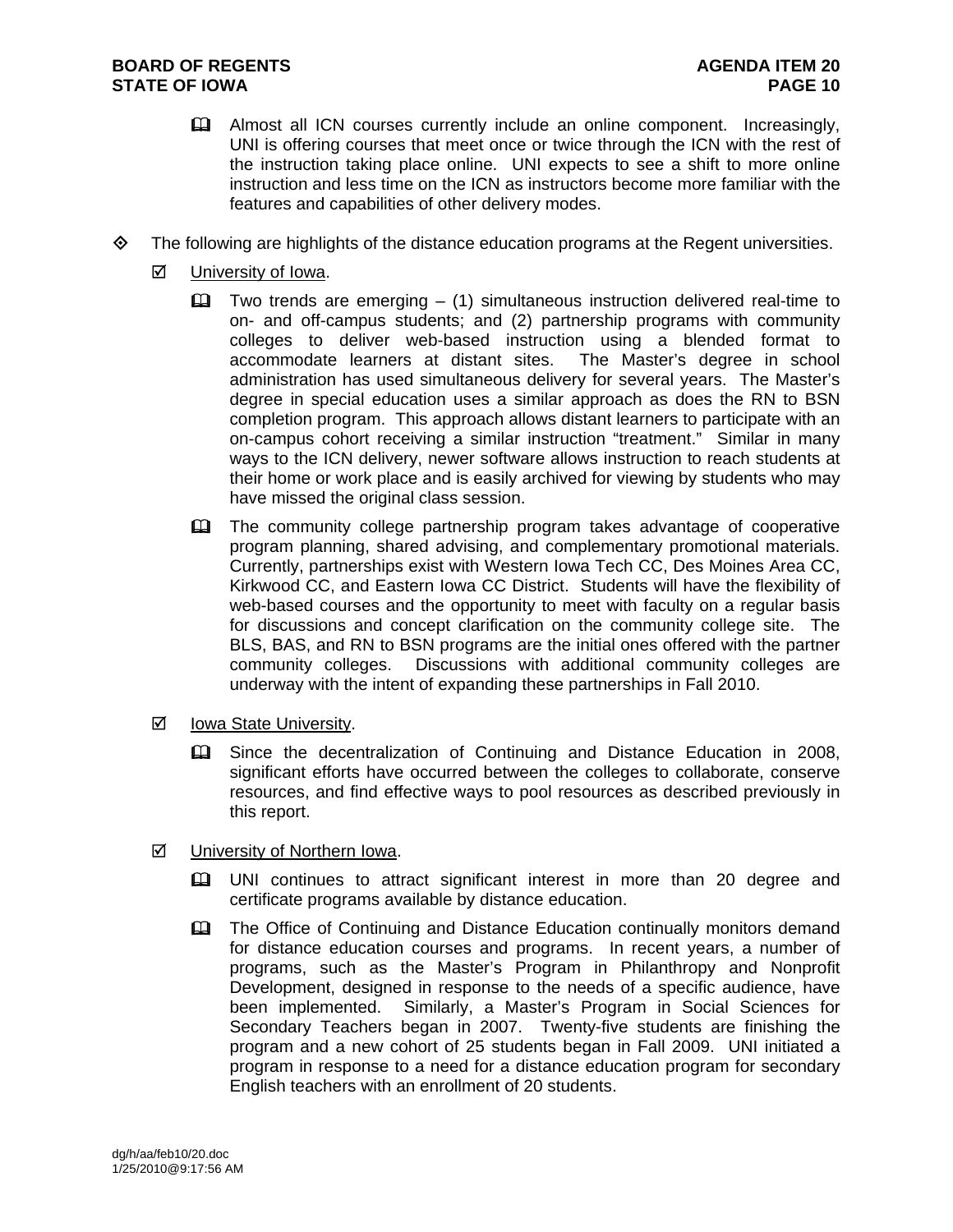- **Polar** Providing strong student support services to distance learners has been essential in UNI's efforts to distinguish its courses and programs from the competition. Support services begin with recruitment and continue through completion of a course or program. Prospective students must clearly understand when and how courses will be offered so that they can make an informed decision at the outset. It is critical that students receive capable technical (help desk) support for their courses. In addition, students need timely, accurate information about services, such as registration, billing, financial aid, advising, academic support, and grade reports. The Office of Continuing and Distance Education provides many support services directly to students and works closely with other service providers across campus to ensure that the needs of distance education students are met.
- $\Leftrightarrow$  The following describe the evaluation processes used by the Regent universities for web-based instructional activities.
	- $\boxtimes$  University of Iowa.
		- End of course evaluations similar to the evaluations conducted for campus courses are regularly administered. These evaluations are enhanced to account for the distance education aspects of the course.
		- The Division of Continuing Education administers the same end-of-course survey to all students who earned a grade in a semester-based distance learning course or a guided independent study course. The survey is administered electronically after the student's grade is recorded. After two reminder e-mail messages, the response rate for 2008-09 was between 65% and 75%. A summary of the student evaluations is sent electronically to the relevant instructor although student identifying information is removed.
		- **EQ The Division of Continuing Education established reference norms based on** approximately 3,500 completed surveys. Beginning in Fall 2009, a one-page summary that compares the average ratings of each of the 21 multiple choice questions to the average response provided by the reference norms is sent to the appropriate instructor.
		- EQ Beginning in Fall 2009, those students who enrolled in a distance education course and dropped the course are surveyed to determine the reasons why students withdraw from class and what can be done to improve student performance. These studies together with those of specific cohorts, such as veterans, who participate in online courses will provide key information to serve distant and campus learners better.
		- In cooperation with the Office of the Registrar, studies are being designed to assess the performance of students in higher level courses in the same discipline after they have taken online courses. This will supplement end of course data and student grades.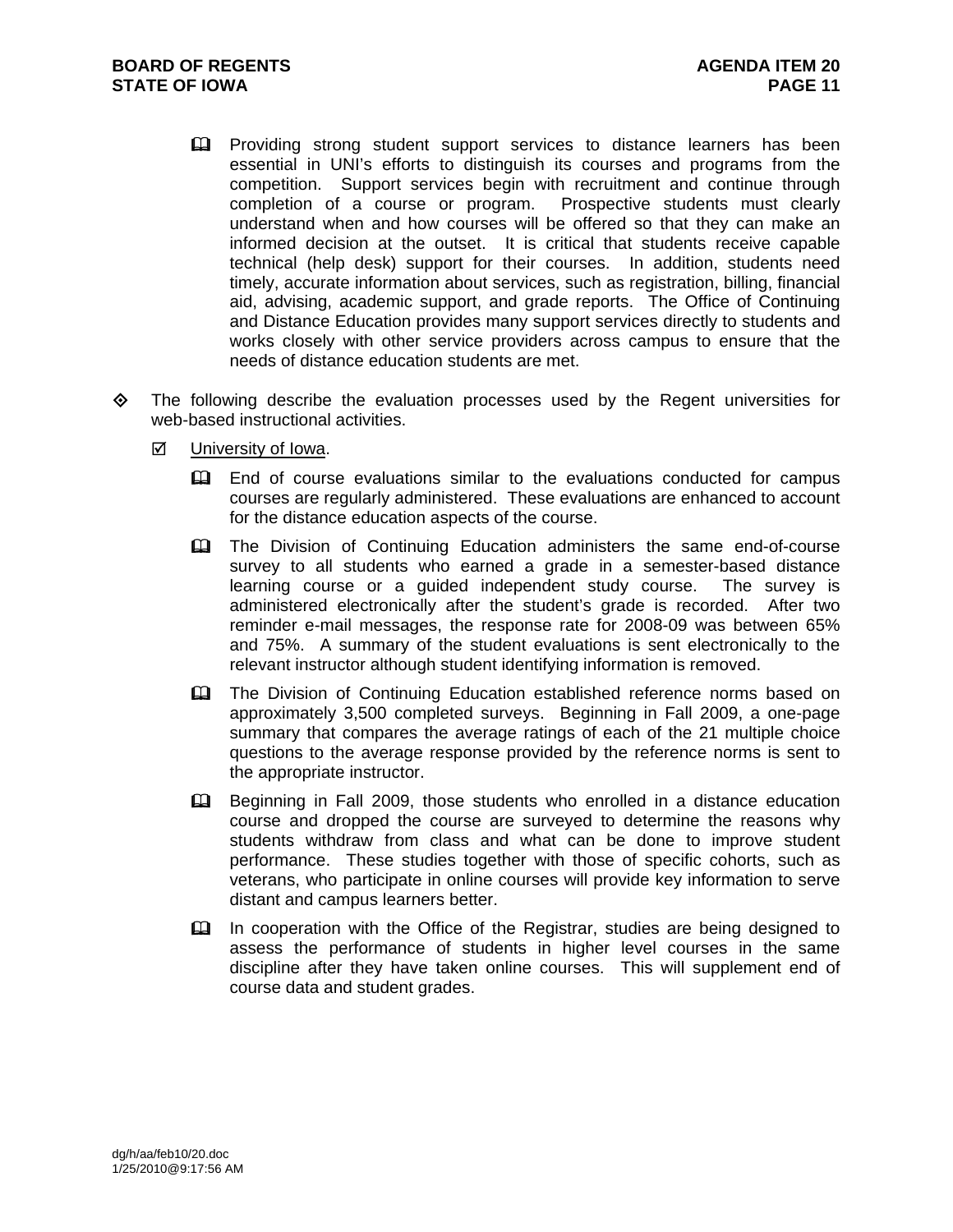#### **Ø** Iowa State University.

- ISU evaluates web-based instructional activities based on standards established within each department or college.
- The College of Agriculture and Life Sciences conducts electronic course evaluation for all courses taught through distance education. Departments and faculty are strongly encouraged to do their own course evaluations also.
- The College of Liberal Arts and Sciences integrates dynamic student feedback mechanisms to adjust to their course delivery and resolve issues as courses are delivered. The college is developing course evaluation processes to collect information and measure quality of online and hybrid course offerings.

#### ■ University of Northern Iowa.

- All distance education courses and teaching assignments must be approved by the appropriate academic department head and dean. Regardless of delivery method, offerings are expected to meet the standards established by the corresponding academic department and college. One feature of web-based instruction is that it is possible to review the design and content of courses in great detail before courses are offered.
- The potential demand for courses and programs is assessed before the development process begins. Faculty members consult with an instructional developer to determine the most effective delivery methods and approaches to reach the instructional objectives.
- **Example 20 The Office of Continuing and Distance Education facilitates course evaluations** for all distance education courses. Paper evaluations are administered for classes that incorporate face-to-face meetings. Students in online courses are given an opportunity to submit an evaluation form online. The results of both approaches are used to improve instruction and services to students.
- At the program level, faculty and staff complete an academic program assessment for all majors, minors, emphases, and certificate programs, including those offered through distance education. The main purposes of this assessment process are to promote improvement and excellence, identify programs that might profit from reorganization, and identify high potential programs. While the primary emphasis of this effort is on programs offered on campus, the results are also used to enhance distance education activities.

#### ♦ Regional Study Centers.

 $\boxtimes$  In 2008-09, 38 Regent university programs, certificates, and endorsements were available through the Quad Cities Graduate Study Center (Rock Island, IL.); 66 were available through the Southwest Iowa Regents Resource Center (Council Bluffs); and 58 were available through the Tri-State Graduate Center (Sioux City).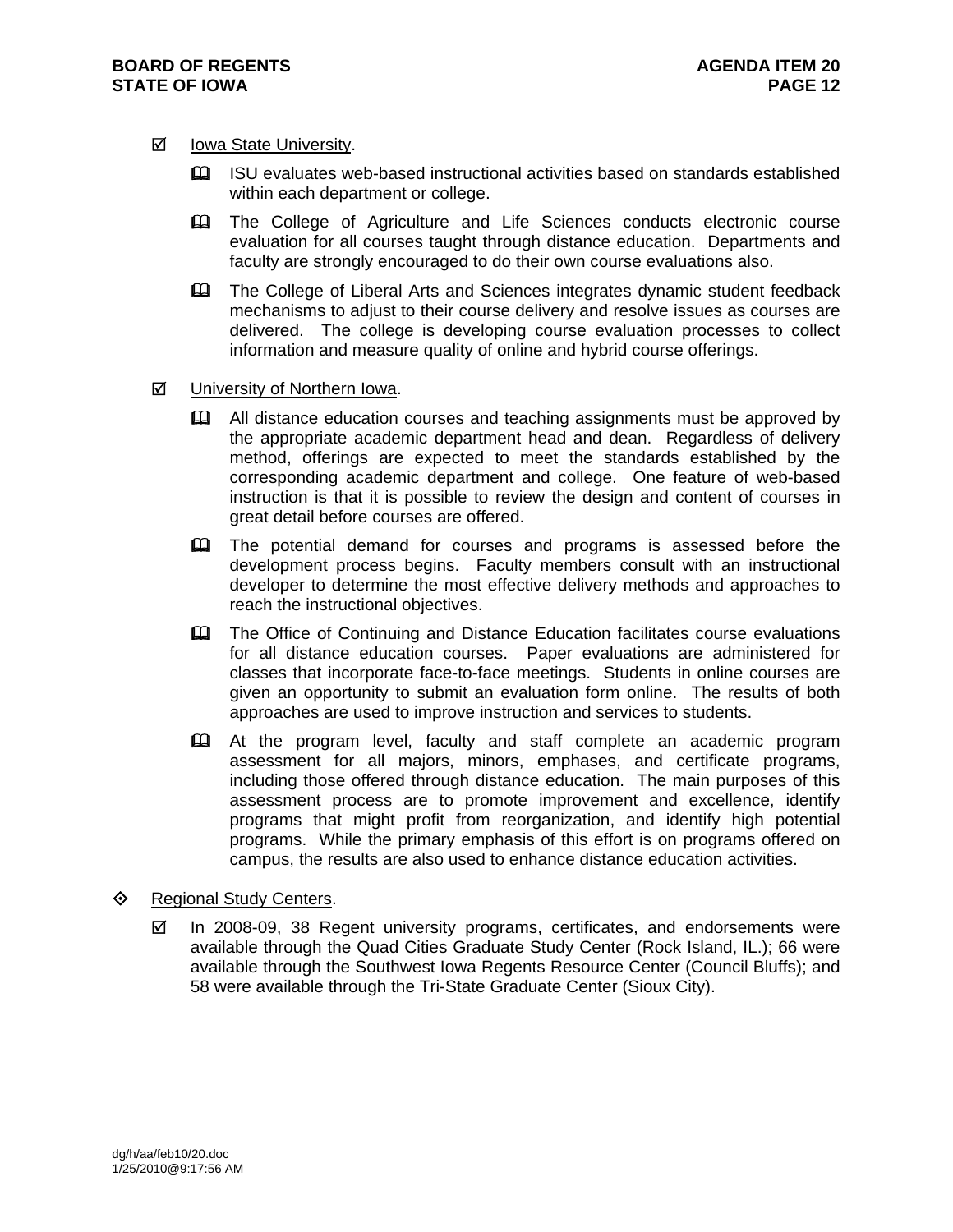- At the Quad Cities Graduate Study Center, ISU offered two new Master's degree programs – Biorenewable Resources and Technology; and Human Computer Interaction – and one new certificate program – Biorenewable Resources and Technology. UNI plans to offer three new Master's degree programs in 2009-10 – Early Childhood; Elementary Education; and Mathematics with Secondary Emphasis.
- At the Southwest Iowa Regents Resource Center, UNI offered a new endorsement program in Early Childhood and a new bachelor's degree program in Elementary Education; ISU offered a new Master's degree program in Biorenewable Resources and Technology. UNI plans to offer a new endorsement program in Reading in 2009-10.
- At the Tri-State Graduate Study Center, ISU offered four new Master's degree programs – Biorenewable Resources and Technology; Civil Engineering with emphasis in Construction Engineering and Management; Family and Consumer Sciences with specialization in Gerontology; and Family and Consumer Sciences with specialization in Family Financial Planning. UNI plans to offer a new Ed.D. program in Educational Leadership in 2009-10.
- $\boxtimes$  More than 1,000 students were served by the Regent universities through the regional study centers in 2008-09. This represents a decrease of 547 students (-34.3%) although more Regent university programs were available at each center.

#### **ENROLLMENT OF REGENT UNIVERSITY STUDENTS AT REGIONAL STUDY CENTERS 1999-00 – 2008-09**

|         | <b>QCGSC</b> | <b>SWIRRC</b> | <b>TSGSC</b> | <b>TOTAL</b> |
|---------|--------------|---------------|--------------|--------------|
| 1999-00 | 1,066        | 445           | 233          | 1,744        |
| 2000-01 | 925          | 419           | 247          | 1,591        |
| 2001-02 | 1,298        | 426           | 196          | 1,920        |
| 2002-03 | 1,209        | 299           | 281          | 1,789        |
| 2003-04 | 1,165        | 188           | 252          | 1,605        |
| 2004-05 | 1,050        | 169           | 274          | 1,493        |
| 2005-06 | 945          | 141           | 314          | 1,400        |
| 2006-07 | 868          | 204           | 481          | 1,553        |
| 2007-08 | 925          | 314           | 355          | 1,594        |
| 2008-09 | 449          | 261           | 337          | 1,047        |

Detailed enrollment and program information is available on Attachments A-H.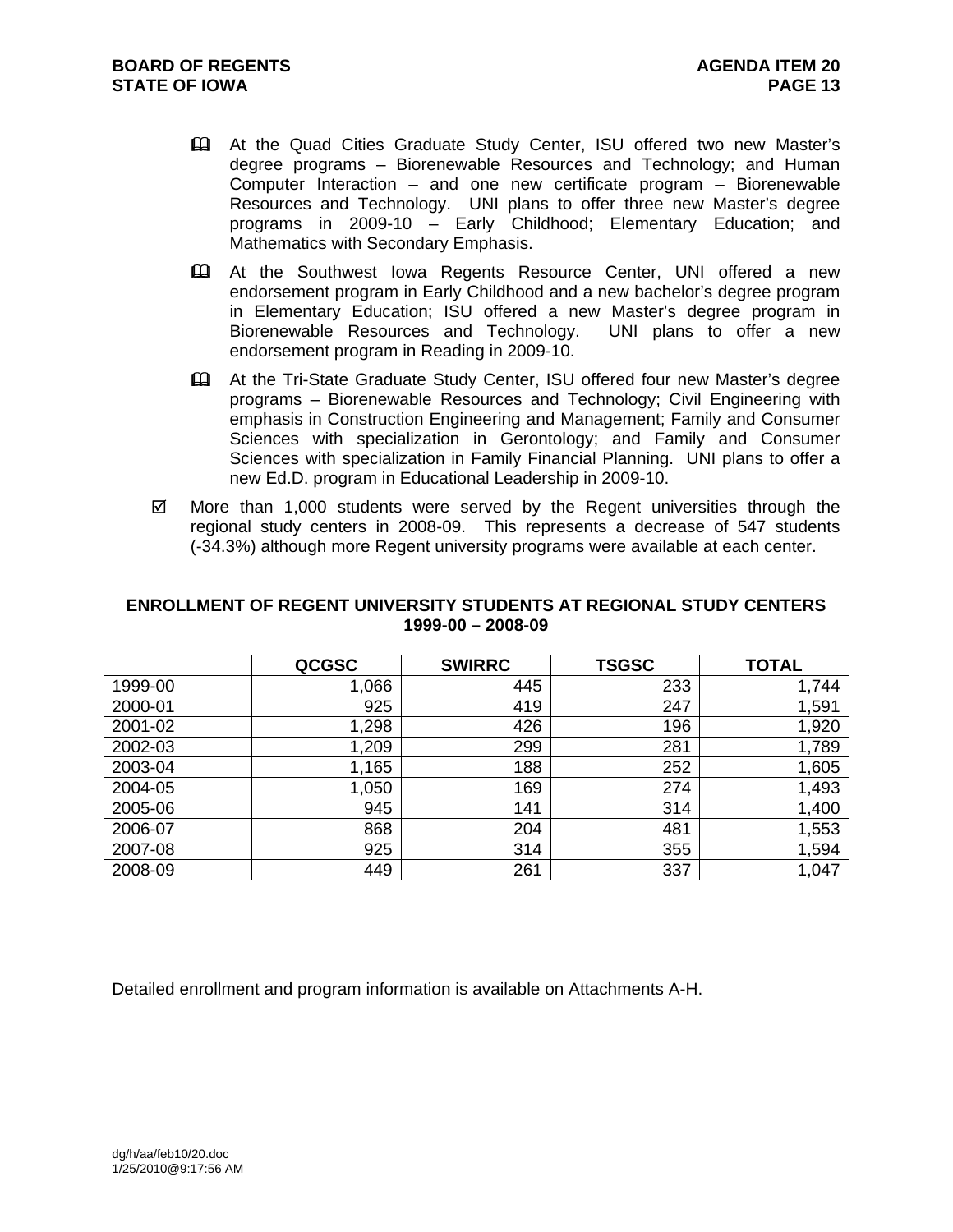

2008-2009 Distance Education Credit Courses By Iowa County: Communities and Enrollments

= Number of communities in which one or more of the Regent universities offered credit courses and number of sections offered. Each community is only counted once. Total number of unique communities = 518. Total number of courses offered = 6,795.

= Enrollments in credit courses by lowa residents. Total enrollments = 20,861. Note: The Regent universities enroll many non-lowa residents in distance education courses. Outof-state enrollments are not shown on this map.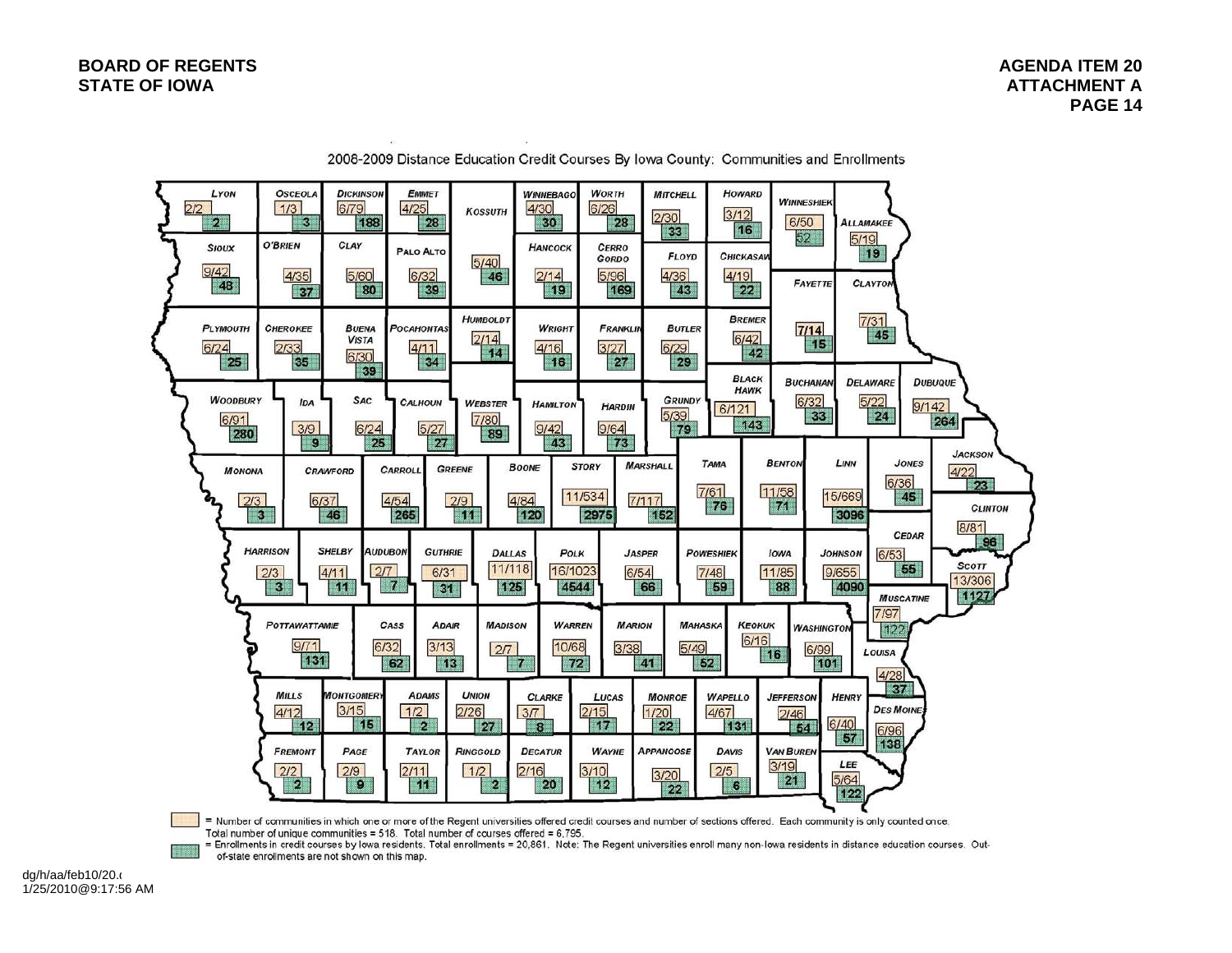# **SUMMARY OF ENROLLMENT BY DELIVERY, LEVEL, AND CREDIT/NON-CREDIT CATEGORY 2008-09**

| <b>DELIVERY MODE</b>                                   |          |            |            | UNDERGRADUATE CREDIT |            | <b>GRADUATE CREDIT</b> |            | <b>CREDIT TOTAL</b> |             |            | <b>NON-CREDIT TOTAL</b> |              |        |            |            |                |
|--------------------------------------------------------|----------|------------|------------|----------------------|------------|------------------------|------------|---------------------|-------------|------------|-------------------------|--------------|--------|------------|------------|----------------|
|                                                        | SUI      | <b>ISU</b> | <b>UNI</b> | <b>TOTAL</b>         | <b>SUI</b> | <b>ISU</b>             | <b>UNI</b> | <b>TOTAL</b>        | SUI         | <b>ISU</b> | <b>UNI</b>              | <b>TOTAL</b> | SUI    | <b>ISU</b> | <b>UNI</b> | <b>TOTAL</b>   |
| <b>ICN</b>                                             | 8        | 34         | 622        | 664                  | 20         | 26                     | 1,387      | 1,433               | 28          | 60         | 2,009                   | 2,097        | 845    | 1,100      |            | 1,945          |
| <b>World Wide Web</b><br><b>Semester</b><br>based      | 2,662    | 3,275      | 749        | 6,686                | 1,455      | 2,333                  | 530        | 4,318               | 4,117       | 5,608      | 1,279                   | 11,004       | 204    | 5,999      | 896        | 5,999<br>1,100 |
| courses<br>Guided<br>$\bullet$<br>independent<br>study | 4,315    |            | 348        | 4,663                | 371        |                        | 57         | 428                 | 4,686       |            | 405                     | 5,091        | 5,579  | 1,083      |            | 6,662          |
| On-site (face-to-<br>face)                             | 1,236    | 158        | 1,537      | 2,931                | 5,801      | 1,468                  | 1,497      | 8,766               | 7,037       | 1,626      | 3,034                   | 11,697       | 38,267 | 327,232    | 18,892     | 384,391        |
| <b>Mailed media</b><br>(video/audio/tape,<br>etc.)     | $\Omega$ | 104        | 176        | 280                  | $\Omega$   | 106                    | 21         | 127                 | $\Omega$    | 210        | 197                     | 407          | 95     | 1,910      |            | 2,005          |
| Other off-campus                                       | $\Omega$ | 12         | 2,525      | 2,537                | $\Omega$   | 370                    | 918        | 1,288               | $\mathbf 0$ | 382        | 3,443                   | 3,825        | 24,679 | 155,026    |            | 179,705        |
| <b>GRAND TOTAL</b>                                     | 8,221    | 3,583      | 5,957      | 17,761               | 7,647      | 4,303                  | 4,410      | 16,360              | 15,868      | 7,886      | 10,367                  | 34,121       | 69,669 | 492,350    | 19,788     | 581,807        |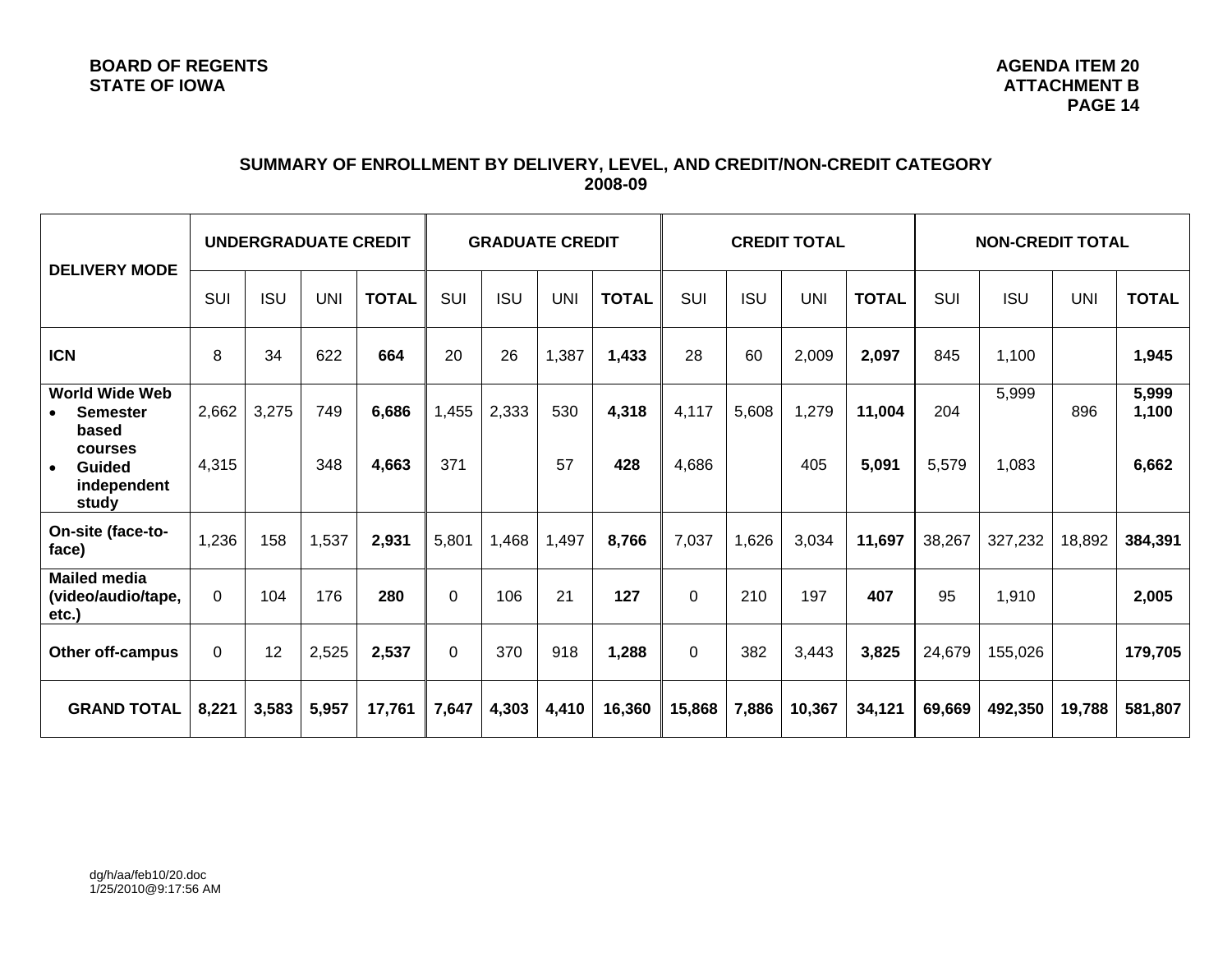# **2008-09 CREDIT COURSE REGISTRATIONS BY INSTITUTION AND SUBJECT AREA (CIP CODE**)

|                                                | <b>SUI</b>     |                | <b>ISU</b> |                |           | <b>UNI</b>     |           | <b>Regent Total</b> |                         | (Grad<br>& UG) |
|------------------------------------------------|----------------|----------------|------------|----------------|-----------|----------------|-----------|---------------------|-------------------------|----------------|
| <b>Subject Matter</b>                          | UG             | Grad           | UG         | Grad           | <b>UG</b> | Grad           | <b>UG</b> | Grad                | Grad<br><b>&amp; UG</b> |                |
| <b>Agriculture &amp; Related Sciences</b>      |                |                | 873        | 473            |           |                | 873       | 473                 | 1,346                   | 3.9%           |
| <b>Natural Resources &amp; Conservation</b>    |                |                | 56         | 3              |           |                | 56        | 3                   | 59                      | 0.2%           |
| <b>Architecture &amp; Related Services</b>     |                |                | 11         | 161            |           |                | 11        | 161                 | 172                     | 0.5%           |
| Ethnic, Cultural, & Gender Studies             | 166            | 2              |            |                |           |                | 166       | 2                   | 168                     | 0.5%           |
| Communication & Journalism                     | 177            | $\overline{2}$ |            |                | 127       | 23             | 304       | 25                  | 329                     | 1.0%           |
| <b>Computer &amp; Information Sciences</b>     | 5              | 16             | 45         | 133            |           |                | 50        | 149                 | 199                     | 0.6%           |
| Education                                      | 464            | 845            | 27         | 1,323          | 878       | 1,944          | 1,369     | 4,112               | 5,481                   | 16.1%          |
| Engineering                                    | 1              | 19             | 165        | 768            |           |                | 166       | 787                 | 953                     | 2.8%           |
| Foreign Languages & Linguistics                | 600            | 18             | 46         | $6\phantom{1}$ | 17        | $\overline{4}$ | 663       | 28                  | 691                     | 2.0%           |
| <b>Family And Consumer Sciences</b>            |                |                | 318        | 482            | 561       | 15             | 879       | 497                 | 1,376                   | 4.0%           |
| <b>Technology Education/Industrial</b><br>Arts |                |                |            |                | 213       | 169            | 213       | 169                 | 382                     | 1.1%           |
| English Language & Literature                  | 542            | 10             | 75         |                | 31        | 147            | 648       | 157                 | 805                     | 2.4%           |
| <b>Liberal Arts And Sciences</b>               | 51             | $\overline{c}$ | 18         | $\mathbf{1}$   | 312       |                | 381       | 3                   | 384                     | 1.1%           |
| <b>Library Science</b>                         |                | 14             |            |                | 15        | 187            | 15        | 201                 | 216                     | 0.6%           |
| <b>Biological &amp; Biomedical Sciences</b>    | 148            | 258            | 507        | 140            |           |                | 655       | 398                 | 1,053                   | 3.1%           |
| <b>Mathematics &amp; Statistics</b>            | 295            | 22             | 200        | 136            | 150       | 313            | 645       | 471                 | 1,116                   | 3.3%           |
| Multi/Interdisciplinary Studies                | 94             | 6              | 8          |                | 133       | $\overline{2}$ | 235       | 8                   | 243                     | 0.7%           |
| <b>Recreation &amp; Fitness Studies</b>        | 319            | 6              |            |                | 188       | 95             | 507       | 101                 | 608                     | 1.8%           |
| <b>Basic Skills</b>                            | 54             |                |            |                |           |                | 54        |                     | 54                      | 0.2%           |
| Health-Related Knowledge & Skills              |                |                |            |                | 237       | 12             | 237       | 12                  | 249                     | 0.7%           |
| Leisure And Recreational Activities            |                |                |            |                | 2,054     | 767            | 2,054     | 767                 | 2,821                   | 8.3%           |
| <b>Personal Awareness</b>                      |                |                |            |                |           |                |           |                     |                         | 0.0%           |
| Philosophy & Religious Studies                 | 239            | 5              | 69         | 8              | 129       |                | 437       | 13                  | 450                     | 1.3%           |
| <b>Physical Sciences</b>                       | $\overline{7}$ | 6              | 62         | 1              | 333       | 227            | 402       | 234                 | 636                     | 1.9%           |
| Psychology                                     | 536            | 27             | 27         | 5              | 50        | 29             | 613       | 61                  | 674                     | 2.0%           |
| <b>Public Administration</b>                   | 180            | 1,146          |            |                | 102       | 25             | 282       | 1,171               | 1,453                   | 4.3%           |
| Science Technologies/Technicians               |                |                | 64         | $\overline{2}$ |           |                | 64        | $\overline{2}$      | 66                      | 0.2%           |
| Social Sciences                                | 617            | 5              | 984        | 95             | 212       | 101            | 1,813     | 201                 | 2,014                   | 5.9%           |
| Visual & Performing Arts                       | 89             | 89             | 11         |                | 137       | 69             | 237       | 158                 | 395                     | 1.2%           |
| <b>Health Professions</b>                      | 1,767          | 930            | 3          | 19             |           |                | 1,770     | 949                 | 2,719                   | 8.0%           |
| Business, Management & Marketing               | 1,535          | 4,210          | 14         | 547            | 61        | 280            | 1,610     | 5,037               | 6,647                   | 19.5%          |
| History                                        | 296            | 8              |            |                | 17        | 1              | 313       | 9                   | 322                     | 0.9%           |
| <b>Residency Programs</b>                      | 39             | 1              |            |                |           |                | 39        | $\mathbf{1}$        | 40                      | 0.1%           |
| <b>Total Registrations</b>                     | 8,221          | 7,647          | 3,583      | 4,303          | 5,957     | 4,410          | 17,761    | 16,360              | 34,121                  | 100.0%         |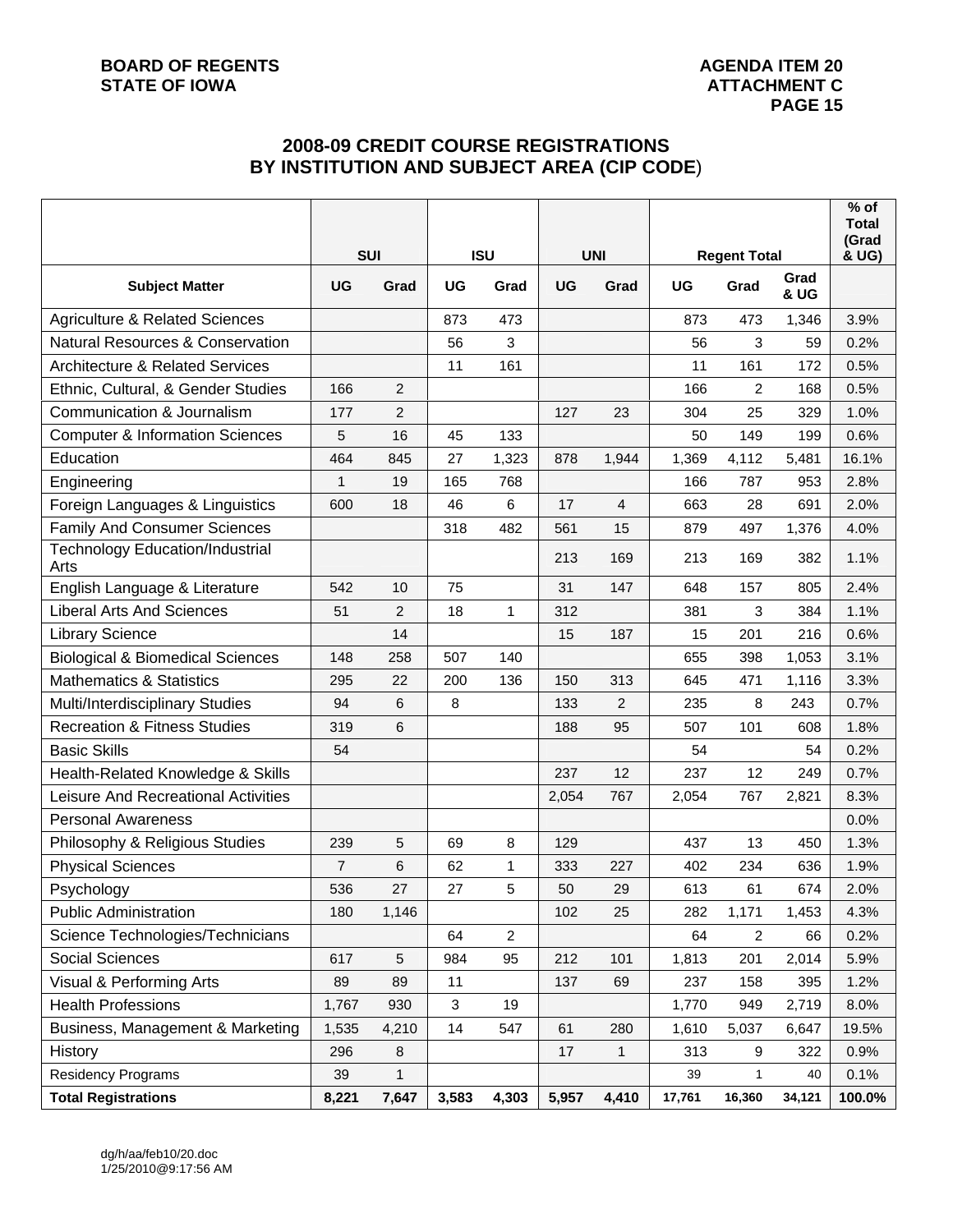# **BOARD OF REGENTS AGENUS AGENDA ITEM 20**

# **2008-09 NON-CREDIT COURSE REGISTRATIONS BY INSTITUTION AND SUBJECT AREA (CIP CODE**)

| <b>Subject Matter</b>                       | <b>SUI</b>  | <b>ISU</b> | <b>UNI</b> | <b>REGENT</b><br><b>TOTAL</b> | <b>PERCENT</b><br>OF REGENT<br><b>TOTAL</b> |
|---------------------------------------------|-------------|------------|------------|-------------------------------|---------------------------------------------|
| <b>Agriculture &amp; Related Sciences</b>   | 210         | 133,709    |            | 133,919                       | 23.02%                                      |
| <b>Natural Resources &amp; Conservation</b> | 566         | 28,448     | 29         | 29,043                        | 4.99%                                       |
| <b>Architecture &amp; Related Services</b>  |             | 1,400      |            | 1,400                         | 0.24%                                       |
| Ethnic, Cultural, & Gender Studies          | 607         | 260        |            | 867                           | 0.15%                                       |
| Communication & Journalism                  | 900         |            | 105        | 1,005                         | 0.17%                                       |
| <b>Communications Technologies</b>          | 87          |            |            | 87                            | 0.01%                                       |
| <b>Computer &amp; Information Sciences</b>  |             | 320        |            | 320                           | 0.06%                                       |
| Education                                   | 2,729       |            | 249        | 2,978                         | 0.51%                                       |
| Engineering                                 | 301         | 3,346      |            | 3,647                         | 0.63%                                       |
| Foreign Languages & Linguistics             |             | 60         |            | 60                            | 0.01%                                       |
| <b>Family And Consumer Sciences</b>         |             | 190,920    |            | 190,920                       | 32.82%                                      |
| <b>Technology Education/Industrial Arts</b> |             | 1,305      |            | 1,305                         | 0.22%                                       |
| Legal Professions & Studies                 | 764         |            |            | 764                           | 0.13%                                       |
| English Language & Literature               | $1,168^{4}$ |            |            | 1,168                         | 0.20%                                       |
| <b>Liberal Arts And Sciences</b>            | 259         |            | 225        | 484                           | 0.08%                                       |
| <b>Library Science</b>                      | 375         |            |            | 375                           | 0.06%                                       |
| <b>Biological &amp; Biomedical Sciences</b> | 1,766       |            |            | 1,766                         | 0.30%                                       |
| <b>Mathematics &amp; Statistics</b>         | 400         |            | 1,746      | 2,146                         | 0.37%                                       |
| Multi/Interdisciplinary Studies             | 4,052       |            |            | 4,052                         | 0.70%                                       |
| Health-Related Knowledge & Skills           | 12,974      |            |            | 12,974                        | 2.23%                                       |
| Interpersonal & Social Skills               | 1,146       |            |            | 1,146                         | 0.20%                                       |
| Leisure And Recreational Activities         | 60          |            |            | 60                            | 0.01%                                       |
| <b>Personal Awareness</b>                   | 1,133       | 111,688    |            | 112,821                       | 19.39%                                      |
| Phil. & Religious Studies                   | 109         |            |            | 109                           | 0.02%                                       |
| Theology and Religious Vocations            | 112         |            |            | 112                           | 0.02%                                       |
| <b>Physical Sciences</b>                    | 1,930       |            | 4,959      | 6,889                         | 1.18%                                       |
| Science Technologies/Technicians            | 443         | 5,828      |            | 6,271                         | 1.08%                                       |
| Psychology                                  | 67          |            |            | 67                            | 0.01%                                       |
| <b>Security &amp; Protective Services</b>   | 2,650       |            |            | 2,650                         | 0.46%                                       |
| <b>Public Administration</b>                | 3,599       | 5,200      | 186        | 8,985                         | 1.54%                                       |
| Social Sciences                             | 1,558       | 7,200      | 7,029      | 15,787                        | 2.71%                                       |
| Trades & Industry                           | 382         |            |            | 382                           | 0.07%                                       |
| Visual & Performing Arts                    | 1,241       |            | 812        | 2,053                         | 0.35%                                       |
| <b>Health Professions</b>                   | 23,6831     | 200        |            | 23,883                        | 4.10%                                       |
| Business, Management & Marketing            | 3,385       | 2,466      | 2,910      | 8,761                         | 1.51%                                       |
| History                                     | 1,013       |            | 1,538      | 2,551                         | 0.44%                                       |
| <b>Total Registrations</b>                  | 69,669      | 492,350    | 19,788     | 581,807                       | 100.00%                                     |

dg/h/aa/feb10/20.doc 1/25/2010@9:17:56 AM  $<sup>4</sup>$  Due to the flood of 2008, the following registration were cancelled and are not included in the totals listed above – Iowa Summer Writing</sup> Festival (571); Dentistry conference (82); Otolaryngology Laser Course (29); Otolaryngology Head and Neck Cancer Course (59).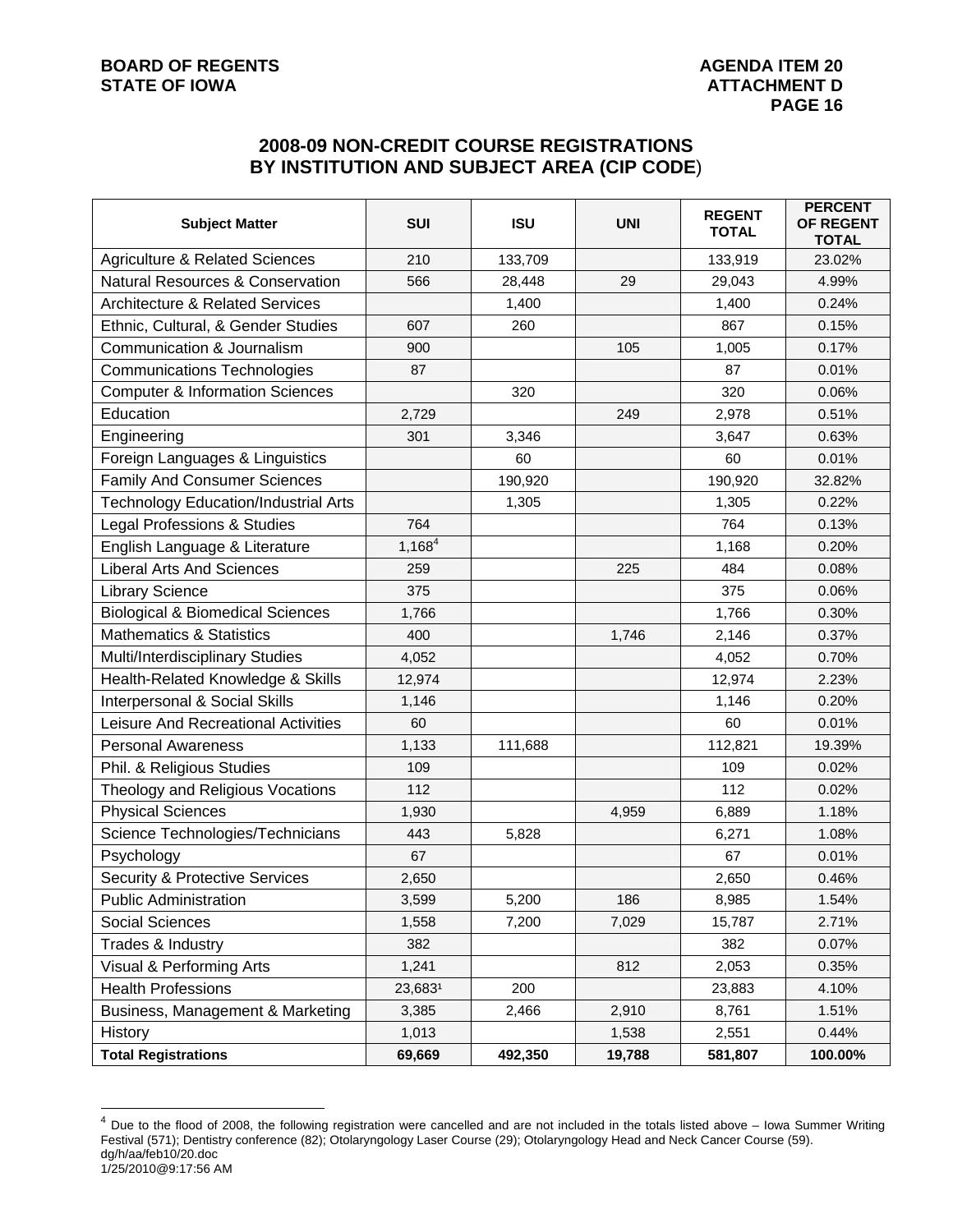#### **REGENT UNIVERSITY PROGRAMS AT REGIONAL STUDY CENTERS 2008-09 UNIVERSITY OF IOWA**

| <b>Degree/Certificate</b> | <b>Program Major</b>                       | QCGSC <sup>5</sup> | <b>SWIRRC<sup>6</sup></b> | TSGC <sup>7</sup> |
|---------------------------|--------------------------------------------|--------------------|---------------------------|-------------------|
| Certificate               | Nonprofit Management                       |                    | X                         |                   |
| Certificate               | <b>Entrepreneurship Management</b>         |                    | X                         |                   |
| Certificate               | <b>Public Health</b>                       | X                  | X                         | X                 |
| Endorsement               | <b>Talented and Gifted</b>                 |                    |                           | Χ                 |
| <b>Bachelors</b>          | <b>Bachelor of Applied Studies</b>         |                    | X                         |                   |
| <b>Bachelors</b>          | <b>Bachelor of Liberal Studies</b>         |                    | X                         |                   |
| <b>Bachelors</b>          | RN to BSN                                  |                    | X                         |                   |
| <b>Masters</b>            | <b>Business Administration</b>             | X                  |                           |                   |
| <b>Masters</b>            | <b>Public Health</b>                       |                    |                           | X                 |
| <b>Masters</b>            | <b>Computer Science</b>                    |                    |                           |                   |
| <b>Masters</b>            | <b>Educational Administration</b>          | Χ                  | Χ                         | Χ                 |
| <b>Masters</b>            | <b>Electrical and Computer Engineering</b> |                    |                           |                   |
| <b>Masters</b>            | Library and Information Science            |                    |                           | X                 |
| <b>Masters</b>            | <b>Nursing</b>                             | X                  | X                         | Χ                 |
| <b>Masters</b>            | Social Work                                | X                  |                           | Χ                 |

1On-line.

<sup>&</sup>lt;sup>5</sup><br><sup>5</sup> Quad Cities Graduate Study Center, Rock Island, IL.<br><sup>6</sup> Southwest Iowa Regents Resource Center, Council Bluffs.<br><sup>7</sup> Tri-State Graduate Study Center, Sioux City.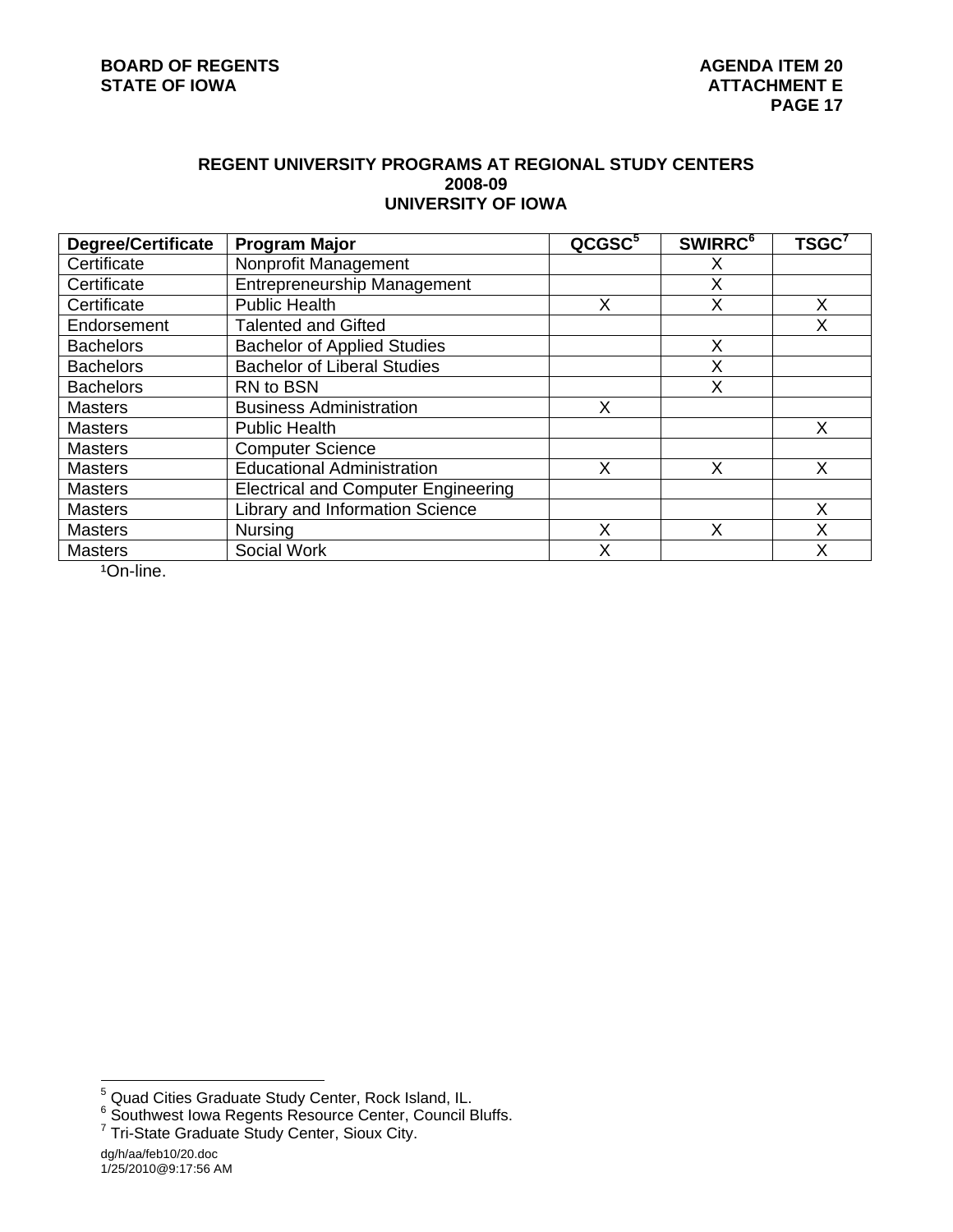#### **REGENT UNIVERSITY PROGRAMS AT REGIONAL STUDY CENTERS 2008-09 IOWA STATE UNIVERSITY**

| Degree/Certificate | Program Major                                   | QCGSC                   | <b>SWIRRC</b>           | <b>TSGC</b>             |
|--------------------|-------------------------------------------------|-------------------------|-------------------------|-------------------------|
| Certificate        | <b>Advanced Medical Nutrition Therapy</b>       |                         | X                       | X                       |
| Certificate        | Advanced Studies - Superintendent               |                         |                         | X                       |
| Certificate        | Biorenewable Resources and Technology           | X (new)                 |                         |                         |
| Certificate        | <b>Computational Fluid Dynamics</b>             | X                       |                         |                         |
| Certificate        | Dietetics Comm. & Counseling                    |                         | Χ                       | X                       |
| Certificate        | Dietetics Management                            |                         | $\overline{\mathsf{x}}$ | $\overline{\mathsf{X}}$ |
| Certificate        | <b>Empowerment Skills for Family Workers</b>    |                         | $\overline{\mathsf{x}}$ |                         |
| Certificate        | <b>Environmental Engineering</b>                | X                       | $\overline{\mathsf{x}}$ | X                       |
| Certificate        | <b>Family and Consumer Sciences</b>             |                         | $\overline{\mathsf{x}}$ |                         |
| Certificate        | <b>Family Financial Planning</b>                | $\overline{\mathsf{X}}$ |                         | X                       |
| Certificate        | <b>Financial Counselor</b>                      |                         |                         | $\overline{\mathsf{X}}$ |
| Certificate        | Food Safety and Defense                         | $\overline{X}$          | $\sf X$                 | $\overline{\mathsf{x}}$ |
| Certificate        | Gerontology                                     | $\overline{\mathsf{x}}$ |                         | $\overline{\mathsf{X}}$ |
| Certificate        | Human Computer Interaction                      | $\overline{\mathsf{x}}$ | $\sf X$                 | $\overline{\mathsf{X}}$ |
| Certificate        | <b>Information Assurance</b>                    | $\overline{\mathsf{x}}$ | $\overline{\mathsf{x}}$ | $\overline{\mathsf{X}}$ |
| Certificate        | <b>Power Systems Engineering</b>                | $\overline{\mathsf{x}}$ | $\overline{\mathsf{x}}$ | $\overline{\mathsf{X}}$ |
| Certificate        | Preparation for Leadership                      |                         |                         | $\overline{\mathsf{X}}$ |
| Certificate        | <b>Public Management</b>                        |                         | $\sf X$                 | $\overline{\mathsf{X}}$ |
| Certificate        | <b>Systems Engineering</b>                      | X                       | $\overline{\mathsf{x}}$ | $\overline{\mathsf{X}}$ |
| <b>Bachelors</b>   | <b>Bachelor of Liberal Studies</b>              |                         | $\overline{\mathsf{X}}$ |                         |
| Masters            | Agriculture                                     | $\overline{X}$          | $\overline{X}$          | X                       |
| <b>Masters</b>     | <b>Agricultural Education</b>                   | $\overline{\mathsf{x}}$ | $\overline{X}$          | $\overline{\mathsf{X}}$ |
| Masters            | Agronomy                                        | $\overline{\mathsf{x}}$ | $\overline{\mathsf{x}}$ | $\overline{\mathsf{x}}$ |
| Masters            | Biorenewable Resources and Technology           | X (new)                 | X (new)                 | X (new)                 |
| Masters            | Civil Engineering                               | X                       | X                       |                         |
| Masters            | Civil Eng. with Construct. Eng. & Mgt. emphasis |                         |                         | $X$ (new)               |
| <b>Masters</b>     | <b>Community Development</b>                    | X                       |                         | X                       |
| Masters            | <b>Community and Regional Planning</b>          | $\overline{\mathsf{X}}$ |                         | $\overline{\mathsf{X}}$ |
| <b>Masters</b>     | <b>Computer Engineering</b>                     | $\overline{X}$          | $\sf X$                 | $\overline{X}$          |
| Masters            | Curriculum & Instructional Technology           |                         | $\overline{X}$          |                         |
| <b>Masters</b>     | <b>Electrical Engineering</b>                   | $\overline{\mathsf{X}}$ | $\overline{X}$          | X                       |
| Masters            | Family & Consumer Sciences Ed.                  |                         |                         | $\overline{\mathsf{X}}$ |
| Masters            | <b>Family and Consumer Sciences</b>             | X                       | $\mathsf X$             | $\overline{\mathsf{x}}$ |
| Masters            | Fam. & Cons. Sci. with Geront. emphasis         |                         | $\overline{\mathsf{x}}$ | X (new)                 |
| Masters            | Fam. & Cons. Sci. with Fin. Plan. emphasis      |                         |                         | X (new)                 |
| Masters            | Human Computer Interaction                      | X (new)                 |                         |                         |
| Masters            | Industrial Engineering                          |                         | $\overline{\mathsf{X}}$ | $\overline{\mathsf{X}}$ |
| <b>Masters</b>     | <b>Information Assurance</b>                    | $\frac{x}{x}$           | $\overline{\mathsf{x}}$ | $\overline{\mathsf{x}}$ |
| Masters            | Interdiscip. Studies with Comm. Dev. sp.        |                         | $\overline{X}$          |                         |
| Masters            | <b>Mechanical Engineering</b>                   | $\overline{X}$          | $\overline{X}$          | Χ                       |
| Masters            | <b>Public Administration</b>                    |                         | $\overline{X}$          | $\overline{X}$          |
| Masters            | <b>School Mathematics</b>                       |                         |                         | $\overline{X}$          |
| Masters            | Seed Technology and Business                    | X                       | Χ                       | X                       |
| Masters            | <b>Systems Engineering</b>                      | $\overline{X}$          | $\overline{X}$          | $\mathsf{X}$            |
| Doctorate          | Food Services & Lodging Management              |                         | $\overline{X}$          |                         |
|                    |                                                 |                         |                         |                         |

1On-line.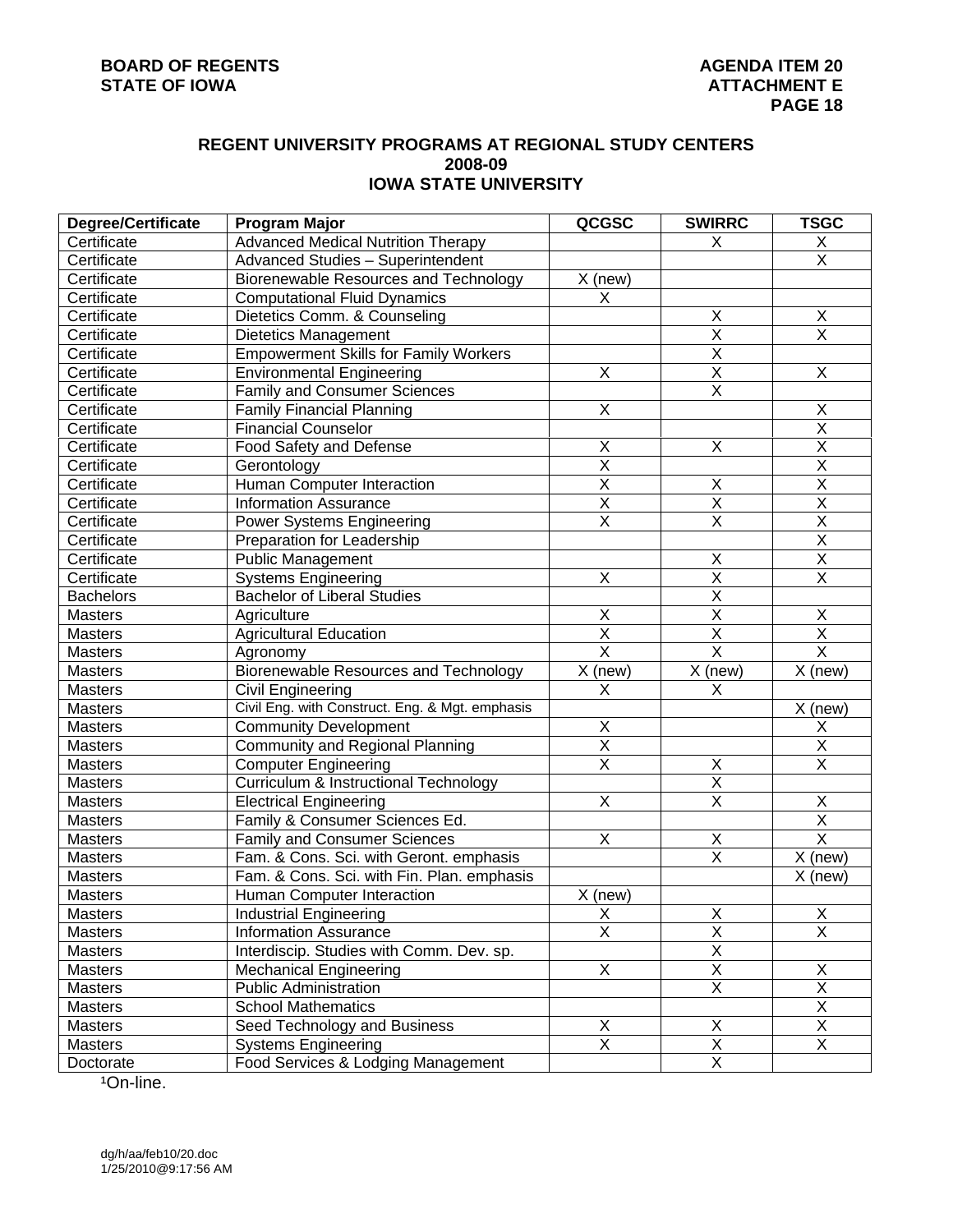#### **REGENT UNIVERSITY PROGRAMS AT REGIONAL STUDY CENTERS 2008-09 UNIVERSITY OF NORTHERN IOWA**

| <b>Degree/Certificate</b> | <b>Program Major</b>                     | QCGSC                   | <b>SWIRRC</b>           | <b>TSGC</b>             |
|---------------------------|------------------------------------------|-------------------------|-------------------------|-------------------------|
| Certificate               | <b>Advanced Studies - Superintendent</b> |                         | X                       |                         |
| Certificate               | Criminology                              |                         | $\overline{\mathsf{x}}$ |                         |
| Certificate               | <b>Environmental Health</b>              |                         | $\overline{X}$          |                         |
| Endorsement               | Career & Technical Ed. Secondary Lev.    |                         | $\overline{X}$          |                         |
| Endorsement               | <b>Community College Certification</b>   |                         |                         |                         |
| Endorsement               | <b>Driver Education</b>                  |                         | X                       |                         |
| Endorsement               | <b>Early Childhood Education</b>         |                         | $\overline{\mathsf{X}}$ |                         |
| Endorsement               | Early Childhood Special Education        |                         | $\overline{\mathsf{x}}$ |                         |
| Endorsement               | <b>Education of the Gifted</b>           |                         | $\overline{\mathsf{X}}$ |                         |
| Endorsement               | English as a Second Language (ESL)       |                         | $\overline{\mathsf{x}}$ |                         |
| Endorsement               | Multi-occupations Education              |                         | $\overline{\mathsf{x}}$ |                         |
| Endorsement               | <b>Special Education</b>                 |                         | $\overline{\mathsf{x}}$ |                         |
| Endorsement               | Teaching English to Speakers of Other    |                         |                         |                         |
|                           | Languages (TESOL)                        |                         |                         |                         |
| <b>Bachelors</b>          | <b>Bachelor of Liberal Studies</b>       |                         | X                       |                         |
| <b>Bachelors</b>          | <b>Elementary Education</b>              |                         | $\overline{\mathsf{x}}$ |                         |
| Masters                   | <b>Communication Education</b>           |                         |                         |                         |
| <b>Masters</b>            | <b>Early Childhood Education</b>         | X                       | Χ                       | X                       |
| <b>Masters</b>            | Early Childhood Special Education        |                         | $\sf X$                 | $\overline{\mathsf{x}}$ |
| <b>Masters</b>            | <b>Educational Leadership</b>            |                         |                         | $\overline{\mathsf{X}}$ |
| <b>Masters</b>            | Educational Leadership - Principalship   | X                       | $\sf X$                 | $\overline{\mathsf{x}}$ |
| Masters                   | <b>Educational Technology</b>            |                         |                         |                         |
| <b>Masters</b>            | <b>Elementary Education</b>              | X                       | X                       |                         |
| <b>Masters</b>            | English (ESL and TESOL)                  | $\overline{\mathsf{x}}$ | $\overline{\mathsf{x}}$ | Χ                       |
| <b>Masters</b>            | <b>Instructional Technology</b>          | $\overline{\mathsf{x}}$ | $\overline{\mathsf{x}}$ | $\overline{\mathsf{x}}$ |
| <b>Masters</b>            | <b>Literacy Education</b>                | $\overline{\mathsf{x}}$ | $\overline{\mathsf{X}}$ | $\overline{\mathsf{X}}$ |
| Masters                   | <b>Mathematics for Middle Grades</b>     |                         | $\overline{\mathsf{X}}$ | $\overline{\mathsf{X}}$ |
| <b>Masters</b>            | Mathematics-Sec. Teaching Emphasis       |                         | $\overline{\mathsf{X}}$ | $\overline{\mathsf{X}}$ |
| Masters                   | <b>Middle Level Education</b>            |                         |                         |                         |
| <b>Masters</b>            | <b>Music Education</b>                   | Χ                       | X                       | X                       |
| <b>Masters</b>            | Philanthropy & Nonprofit Development     |                         | $\sf X$                 | X                       |
| <b>Masters</b>            | Professional Development for Teachers    |                         |                         | $\overline{\mathsf{X}}$ |
| <b>Masters</b>            | <b>School Library Studies</b>            |                         | X                       | $\overline{\mathsf{x}}$ |
| <b>Masters</b>            | <b>Science Education</b>                 |                         | $\overline{X}$          | $\overline{X}$          |
| <b>Masters</b>            | Social Science for Teachers              |                         | $\overline{\mathsf{x}}$ | $\overline{\mathsf{x}}$ |
| <b>Masters</b>            | Teaching English to Speakers of Other    |                         |                         |                         |
|                           | Languages (TESOL)                        |                         |                         |                         |
| Doctorate                 | <b>Educational Leadership</b>            |                         |                         | X                       |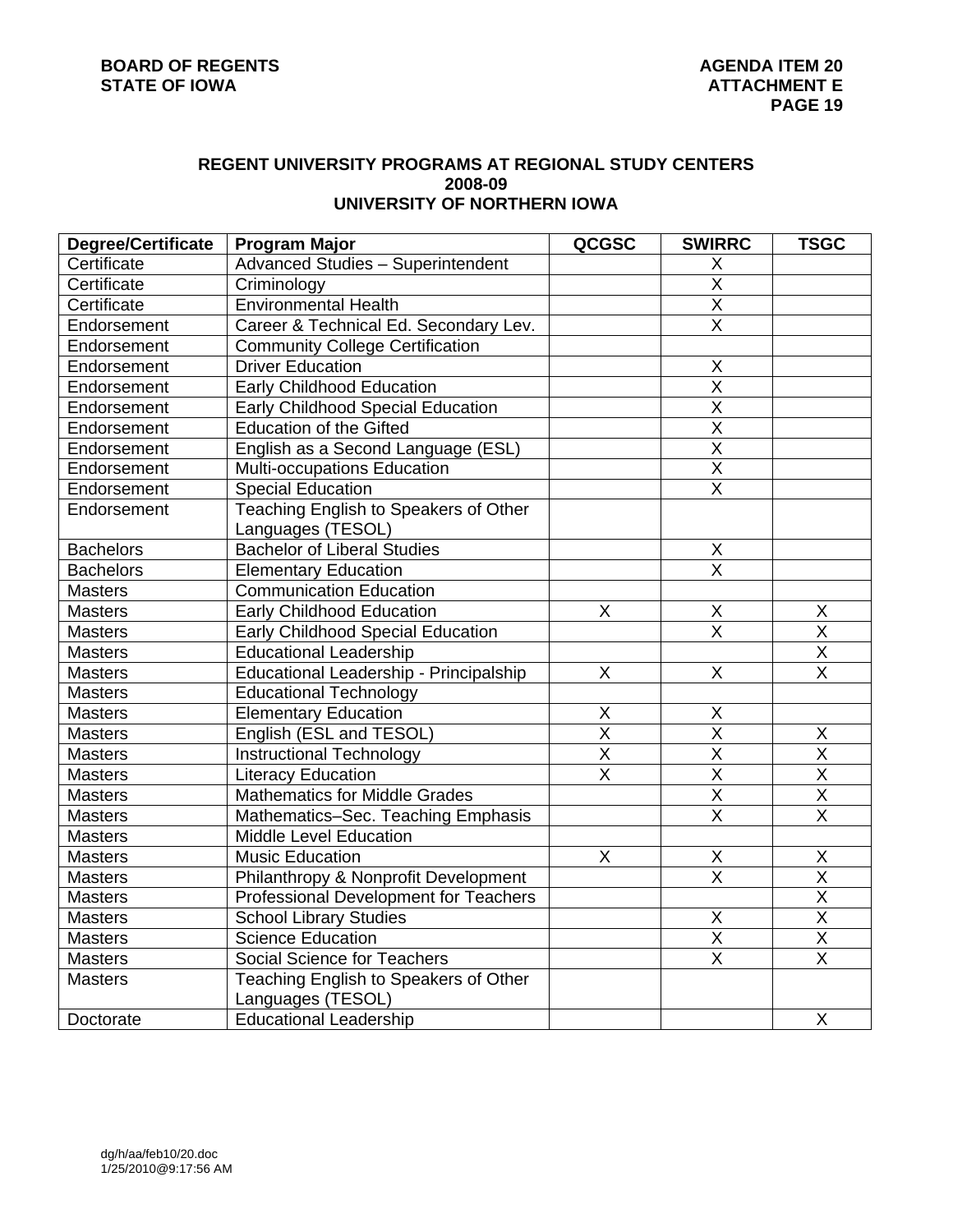# **ACADEMIC CREDIT PROGRAMS 2008-09**

# **UNIVERSITY OF IOWA**

| Degree or<br><b>Certificate</b> | <b>Program Major</b>                                                                                               | <b>Delivery Method/Site(s)</b>                                                                                             | Requires on-<br>campus<br>component |
|---------------------------------|--------------------------------------------------------------------------------------------------------------------|----------------------------------------------------------------------------------------------------------------------------|-------------------------------------|
| <b>MSW</b>                      | Social Work                                                                                                        | On-site and via Adobe Connect                                                                                              |                                     |
| <b>MBA</b>                      | <b>Business Administration</b>                                                                                     | On-site and via<br>Polycom/ElluminateLive (Cedar<br>Rapids, Council Bluffs, Des<br>Moines, Quad Cities, and Hong<br>Kong). |                                     |
| <b>MSN</b>                      | Nursing                                                                                                            | Statewide via Web, on-site in Des<br>Moines (Mercy Hospital)                                                               |                                     |
| МA                              | <b>Educational Administration</b>                                                                                  | Statewide via Web                                                                                                          |                                     |
| <b>MSC</b>                      | <b>Computer Science</b>                                                                                            | Statewide via Web                                                                                                          |                                     |
| RN to BSN                       | <b>Nursing</b>                                                                                                     | Statewide via Web                                                                                                          |                                     |
| <b>BLS</b>                      | <b>Liberal Studies</b>                                                                                             | Statewide via Web                                                                                                          |                                     |
| <b>BAS</b>                      | <b>Applied Studies</b>                                                                                             | Statewide via Web                                                                                                          |                                     |
| Certificate                     | Non-Profit Organization                                                                                            | Statewide via Web                                                                                                          |                                     |
| Certificate                     | <b>Public Health</b>                                                                                               | Statewide via Web                                                                                                          |                                     |
| Certificate                     | Entrepreneurship                                                                                                   | Statewide via Web                                                                                                          |                                     |
| <b>TAG</b><br>Endorsement       | Talented and Gifted Endorsement-<br>Belin-Blank International Center for<br><b>Talented and Gifted Development</b> | On-campus and selected ICN<br>sites throughout the state.                                                                  |                                     |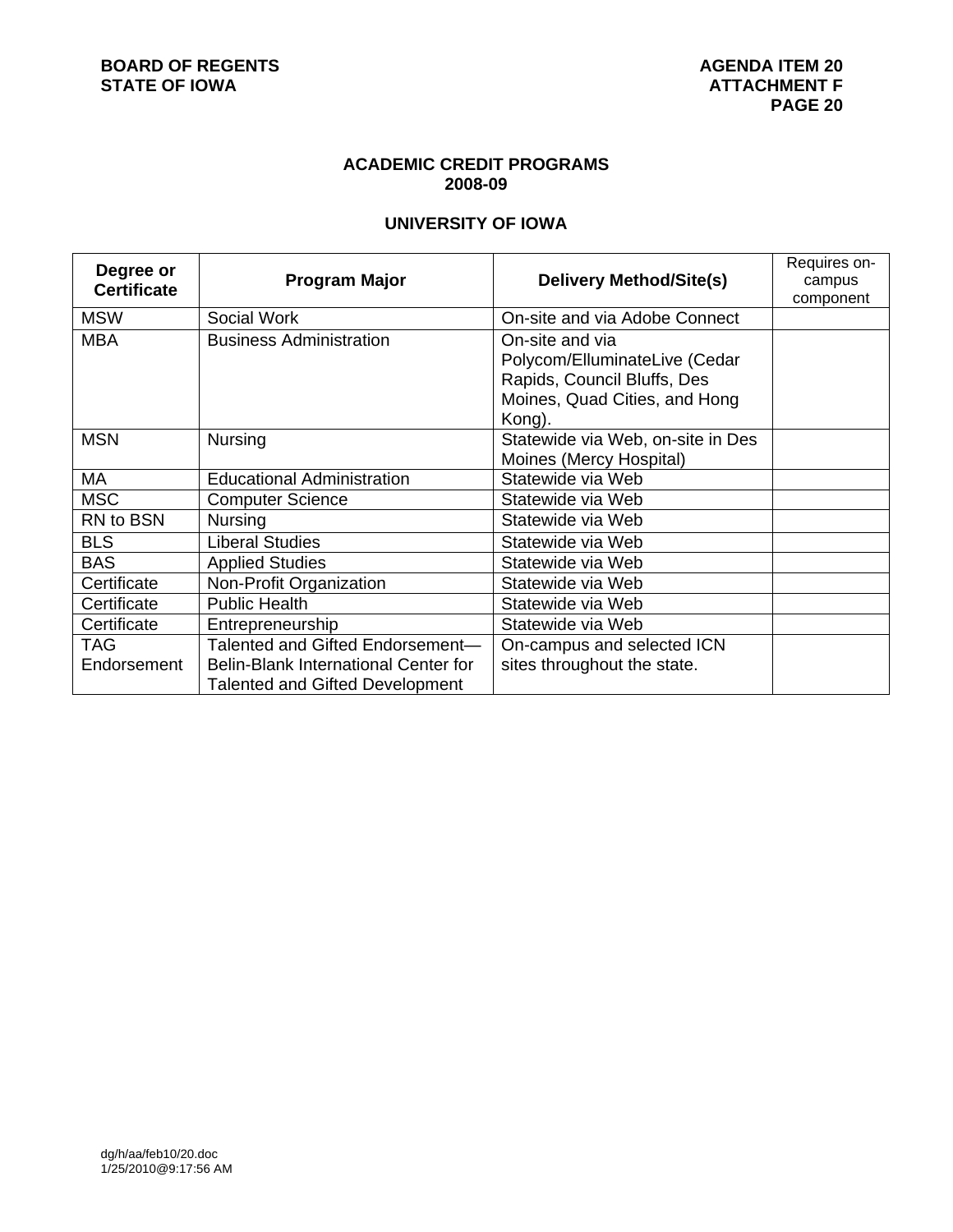#### **ACADEMIC CREDIT PROGRAMS 2008-09**

# **IOWA STATE UNIVERSITY**

| Degree or<br><b>Program Major</b><br><b>Delivery Method/Site(s)</b><br>on-campus<br><b>Certificate</b><br>component       |  |
|---------------------------------------------------------------------------------------------------------------------------|--|
|                                                                                                                           |  |
|                                                                                                                           |  |
| Certificate<br>Certificate of Family Financial Planning<br><b>WWW</b>                                                     |  |
| Certificate<br><b>WWW</b><br>Gerontology Certificate                                                                      |  |
| Certificate<br>Food Safety & Defense<br>WWW & Streaming Media                                                             |  |
| Certificate<br>Occupational Safety<br>WWW & Streaming Media                                                               |  |
| Biorenewable Resources and Technology<br>Certificate<br><b>Streaming Media</b>                                            |  |
| <b>Streaming Media</b><br>Certificate<br>Power Systems Engineering                                                        |  |
| <b>WWW</b><br>Certificate<br>Public Management                                                                            |  |
| <b>Information Assurance</b><br><b>Streaming Media</b><br>Certificate                                                     |  |
| Certificate<br><b>Systems Engineering</b><br><b>Streaming Media</b>                                                       |  |
| Certificate<br>Human Computer Interaction<br><b>Streaming Media</b>                                                       |  |
| Certificate<br><b>Environmental Engineering</b><br><b>Streaming Media</b>                                                 |  |
| Certificate<br><b>Streaming Media</b><br><b>Computational Fluid Dynamics</b>                                              |  |
| Masters<br>WWW & Streaming Media or CD<br>Agriculture                                                                     |  |
| Public Administration<br>Masters<br><b>Streaming Media</b>                                                                |  |
| WWW & Streaming Media or CD<br>Masters<br><b>Agricultural Education</b>                                                   |  |
| WWW/CD<br>Masters<br>Agronomy                                                                                             |  |
| WWW & Streaming Media or CD<br>Seed Technology & Business<br><b>Masters</b>                                               |  |
| Streaming Media<br>Masters<br><b>Systems Engineering</b>                                                                  |  |
| Biorenewable Resources and Technology<br><b>Streaming Media</b><br>Masters                                                |  |
| <b>Streaming Media</b><br>Masters<br><b>Computer Engineering</b>                                                          |  |
| <b>Streaming Media</b><br>Masters<br><b>Electrical Engineering</b>                                                        |  |
| Masters<br><b>Mechanical Engineering</b><br><b>Streaming Media</b>                                                        |  |
| Masters<br><b>Industrial Engineering</b>                                                                                  |  |
| Masters<br>Civil Engineering<br><b>Streaming Media</b>                                                                    |  |
| <b>Streaming Media</b><br><b>Information Assurance</b><br>Masters                                                         |  |
| Masters<br><b>Streaming Media</b><br>Human Computer Interaction                                                           |  |
| MFCS Specializations: Family Financial Planning, Food<br><b>Masters</b>                                                   |  |
| Science & Human Nutrition, Textiles & Clothing, Food                                                                      |  |
| Service & Lodging Management, Human Development<br><b>WWW</b>                                                             |  |
| & Family Studies, Gerontology<br>Interdisciplinary Studies, Comm. Dev. specialization<br>Masters<br>WWW & Streaming Media |  |
| <b>Statistics</b><br><b>WWW</b>                                                                                           |  |
| Masters<br>Masters/Ph.D.<br>Family & Consumer Sci. Education (no new admissions)<br>WWW/FF                                |  |
| <u>х</u><br>$\overline{\mathsf{x}}$<br>Foodservice and Lodging Management (Child Nutrition<br>Ph.D.                       |  |
| Program Leadership Academy)<br>WWW/FF                                                                                     |  |
| <b>Available only in Iowa</b>                                                                                             |  |
| <b>Liberal Studies</b><br><b>Bachelors</b><br>WWW/On-Site                                                                 |  |
| On-site (various)<br>Dietetics Internship                                                                                 |  |
| On-site (Mason City, Des Moines,<br><b>Masters</b>                                                                        |  |
| Atlantic, Mason City)<br><b>Educational Leadership</b>                                                                    |  |
| Specialization in Curriculum & Instructional Technology<br>Masters<br><b>WWW</b>                                          |  |
| WWW/On-site<br><b>School Mathematics</b><br>Masters                                                                       |  |
| $\mathsf X$<br>Ph.D.<br><b>Educational Leadership</b><br>On-site (Ames)                                                   |  |
| <b>Empowerment Skills for Family Workers</b><br>Certificate<br>On-site (Various)                                          |  |
| <b>Available only in Greater Des Moines</b>                                                                               |  |
| Master of Business Administration<br>On-site (Des Moines)                                                                 |  |
| Certificate<br>Advanced Studies - Superintendent Certification<br>On-site (Ames)                                          |  |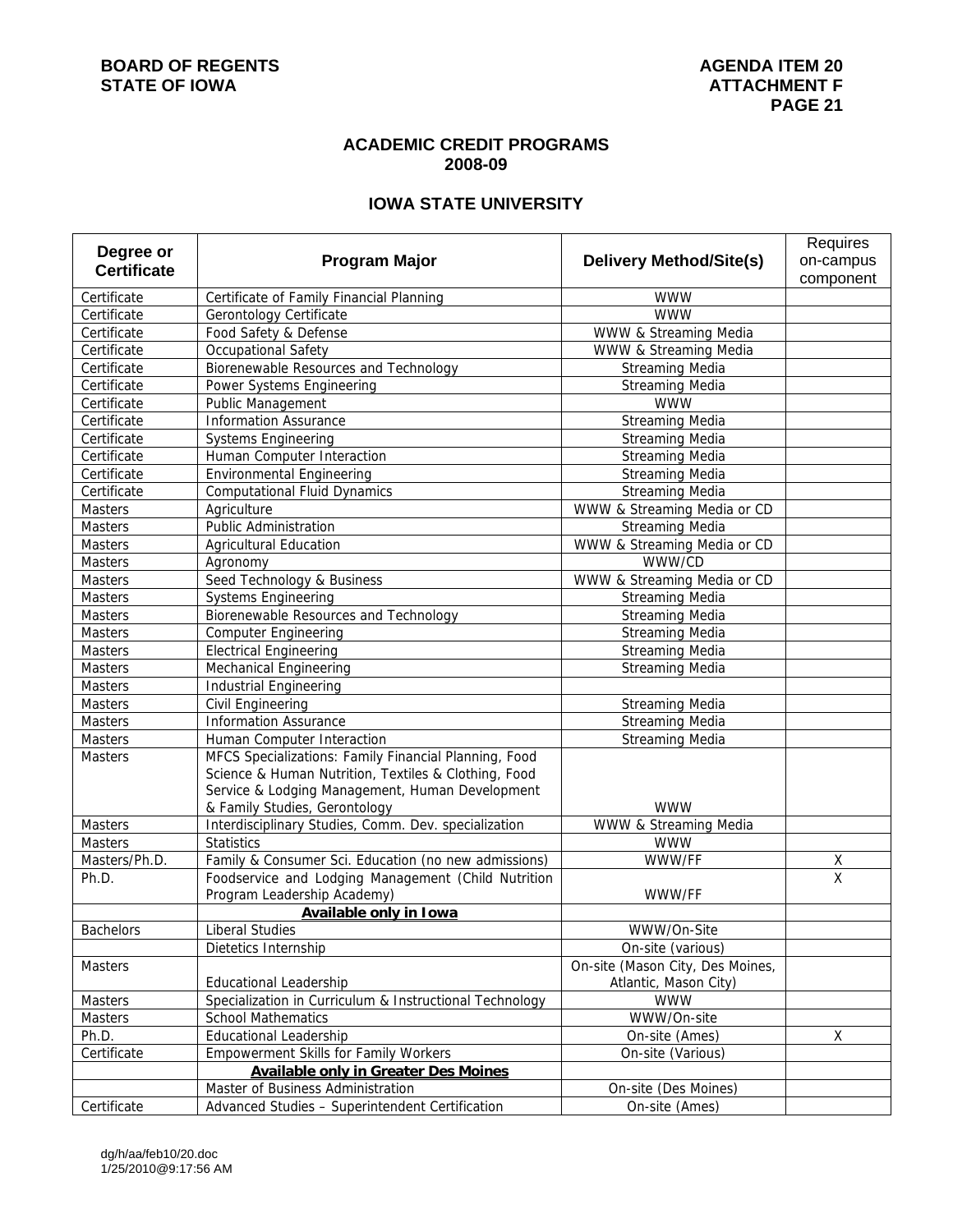## **ACADEMIC CREDIT PROGRAMS 2008-09**

# **UNIVERSITY OF NORTHERN IOWA**

| Degree or          |                                 |                                                                                                               | Requires on- |
|--------------------|---------------------------------|---------------------------------------------------------------------------------------------------------------|--------------|
| <b>Certificate</b> | <b>Program Major</b>            | <b>Delivery Method/Site(s)</b>                                                                                | campus       |
|                    |                                 |                                                                                                               | component    |
| <b>Masters</b>     | <b>Business Administration</b>  | Hong Kong (on-site)                                                                                           |              |
|                    |                                 | ICN/WWW - (Cedar Rapids, Clear Lake,                                                                          |              |
|                    |                                 | Columbus Junction, Council Bluffs, Dubuque,                                                                   |              |
|                    |                                 | Knoxville, Marshalltown, Montezuma, Tiffin, West                                                              |              |
| <b>Masters</b>     | Early Childhood Education       | Des Moines)                                                                                                   |              |
| <b>Masters</b>     | Educational Leadership-         | ICN/WWW - (Algona, Alta, Belmond, Burlington,                                                                 |              |
|                    | Principalship                   | Cedar Rapids, Charles City, Clarion, Conrad,                                                                  |              |
|                    |                                 | Early, Eldridge, Emmetsburg, Fort Dodge,                                                                      | X            |
|                    |                                 | Johnston, Manly, Marion, Marshalltown, Mason                                                                  |              |
|                    |                                 | City, New Sharon, Oakland, Ottumwa, Postville,                                                                |              |
|                    |                                 | Tama, Van Horne, Winthrop                                                                                     |              |
| <b>Masters</b>     | Educational Leadership -        | ICN/WWW - (Cedar Rapids, Davenport, Des Moines,                                                               | X            |
|                    | Principalship - UEN             | Dubuque, Fort Madison)                                                                                        |              |
| <b>Masters</b>     | <b>Elementary Education</b>     | ICN/WWW - (Bennett, Marion, Nashua, New                                                                       |              |
|                    |                                 | Sharon)                                                                                                       |              |
| <b>Masters</b>     | English - ESL/TESOL             | ICN/WWW - (Bettendorf, Cedar Rapids, Glenwood,                                                                |              |
|                    |                                 | Marshalltown, Nora Springs)                                                                                   |              |
| <b>Masters</b>     |                                 | ICN/WWW - (Ackley, Avoca, Camanche, Cedar                                                                     |              |
|                    |                                 | Rapids, Elkader, Johnston, Marshalltown, Okoboji,                                                             |              |
|                    | Instructional Technology        | Riceville, Sumner)                                                                                            | X            |
| <b>Masters</b>     | <b>Literacy Education</b>       | ICN/WWW - (Cedar Rapids, Clear Lake, Dubuque,                                                                 |              |
|                    |                                 | Fort Dodge, Greene, Iowa City, Monona,                                                                        |              |
|                    |                                 | Muscatine, Newton, Odebolt, Orange City,                                                                      |              |
|                    |                                 | Sigourney, Spencer, Tama)                                                                                     |              |
| <b>Masters</b>     | Mathematics - Secondary         |                                                                                                               | X            |
|                    | Schools                         | WWW and summers on the UNI campus                                                                             |              |
| <b>Masters</b>     | Mathematics - Middle            |                                                                                                               | X            |
|                    | Schools                         | WWW and summers on the UNI campus                                                                             |              |
| <b>Masters</b>     | <b>Music Education</b>          | ICN/WWW - (Cedar Rapids, Charles City, Clinton,                                                               |              |
|                    |                                 | Conrad, Fairfield, Johnston, Sumner)                                                                          |              |
| <b>Masters</b>     | Philan. & Nonprofit Devel.      | ICN/WWW - (Ackley, Des Moines, Independence,                                                                  |              |
|                    |                                 | Okoboji)                                                                                                      |              |
| <b>Masters</b>     | <b>Physical Education</b>       | On-site (Grundy Center)                                                                                       |              |
| <b>Masters</b>     | <b>Professional Development</b> | On-site (Cedar Rapids, Waterloo)                                                                              |              |
|                    | for Teachers                    |                                                                                                               |              |
| Masters            | School Library Studies          | ICN/WWW - (Blairsburg, Burlington, Cedar Rapids,<br>Correctionville, DeWitt, Dubuque, Eldridge, Hull, Keokuk, |              |
|                    |                                 | Martensdale, Norwalk, Victor, Waukee, Wellsburg, West                                                         |              |
|                    |                                 | Union)                                                                                                        |              |
| <b>Masters</b>     | <b>Science Education</b>        | ICN/WWW - (Cedar Rapids, Des Moines,                                                                          |              |
|                    |                                 | Dubuque, Montezuma, Muscatine, Oakland)                                                                       | X            |
| <b>Masters</b>     | Social Science for              | ICN/WWW - (Algona, Anamosa, Decorah, Eldora,                                                                  |              |
|                    | Teachers Grades 6-12            | LeGrand, Marion, Muscatine, Northwood, Tiffin,                                                                |              |
|                    |                                 | Urbandale)                                                                                                    |              |
| Masters            | Special Education - Early       | ICN/WWW - (Albia, Alta, Clinton, Creston, Grimes,                                                             |              |
|                    | Childhood                       | Iowa Falls, Latimer, Maquoketa, Marion, Ottumwa,                                                              |              |
|                    |                                 | Seymour, Vinton)                                                                                              | X            |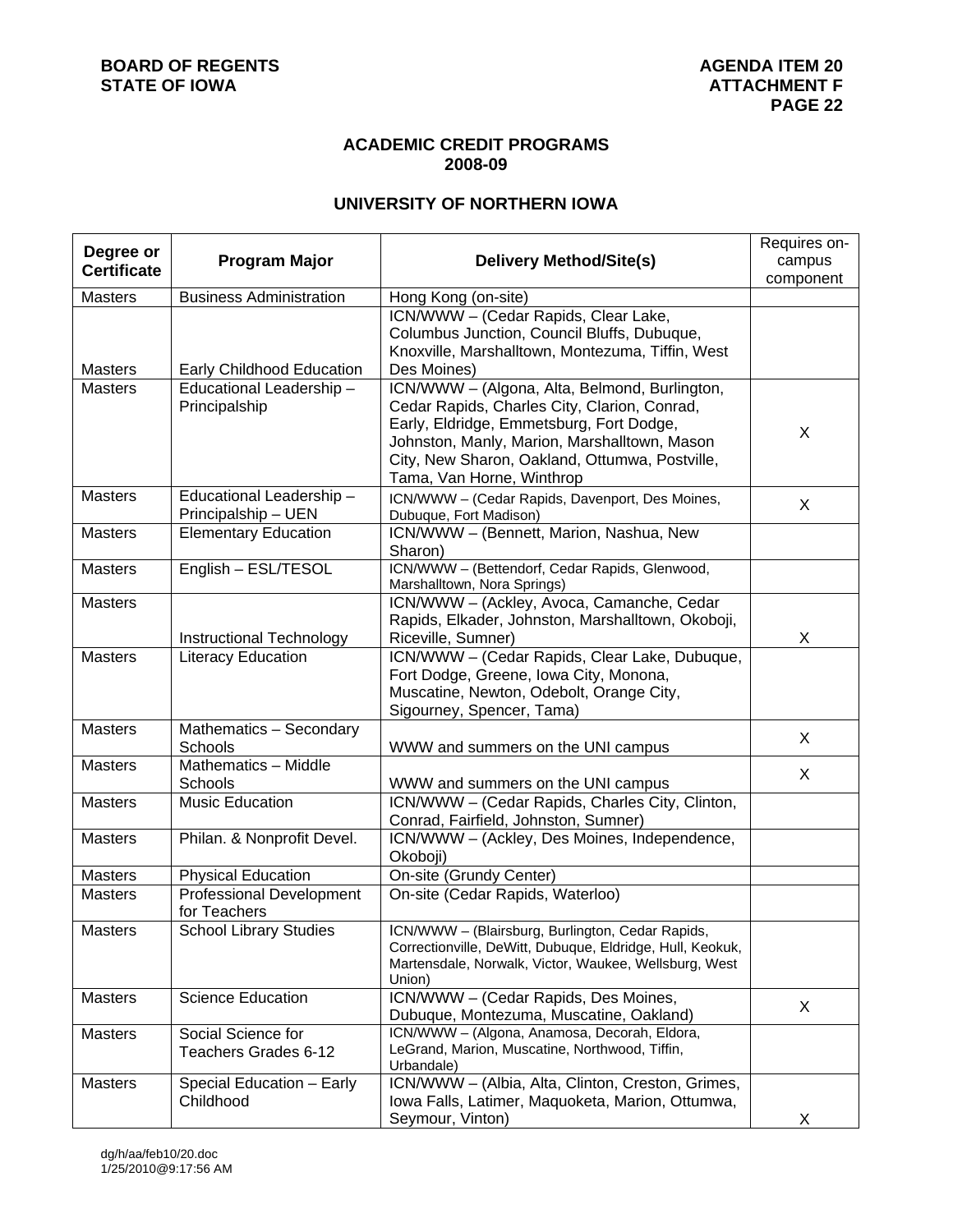# **BOARD OF REGENTS**<br> **BOARD OF REGENTS**<br> **BOARD OF IOWA**<br> **ATTACHMENT F**

| Degree or          |                                    |                                                       | Requires on- |
|--------------------|------------------------------------|-------------------------------------------------------|--------------|
| <b>Certificate</b> | <b>Program Major</b>               | <b>Delivery Method/Site(s)</b>                        | campus       |
|                    |                                    |                                                       | component    |
|                    | Teaching English in                | ICN/WWW - (Calmar, Cedar Rapids, Conrad, Johnston,    |              |
| <b>Masters</b>     | Secondary Schools (TESS)           | Lone Tree, Newton, Peosta, Sioux City, Spencer)       |              |
|                    | Advanced Studies in the            | ICN/WWW - (Aurelia, Blairsburg, Cedar Rapids,         |              |
|                    | Superintendency                    | Cherokee, Clear Lake, Dubuque, Emmetsburg, Fairfield, |              |
|                    |                                    | Fort Madison, Greenfield, Lisbon, Muscatine, Ottumwa, |              |
| Certificate        |                                    | Pella, Runnells, Stanwood, Winthrop)                  |              |
| Certificate        | <b>Environmental Health</b>        | <b>WWW</b>                                            |              |
|                    | Elementary Education 2+2           | On-site, ICN, WWW - (Ankeny, Boone, Carroll)          |              |
| <b>Bachelors</b>   | <b>DMACC</b>                       |                                                       |              |
|                    |                                    | On-site, ICN, WWW - (Calmar, Cedar Rapids,            |              |
|                    | Elementary Education 2+2           | Clinton, Davenport, Dubuque, Keokuk, Mason City,      |              |
| <b>Bachelors</b>   | Statewide                          | Sioux City, Spencer, West Burlington)                 |              |
|                    | Technology                         | On-site, ICN, WWW - (Carroll)                         |              |
| <b>Bachelors</b>   | Management 2+2                     |                                                       |              |
| <b>Bachelors</b>   | <b>Bachelor of Liberal Studies</b> | <b>WWW</b>                                            |              |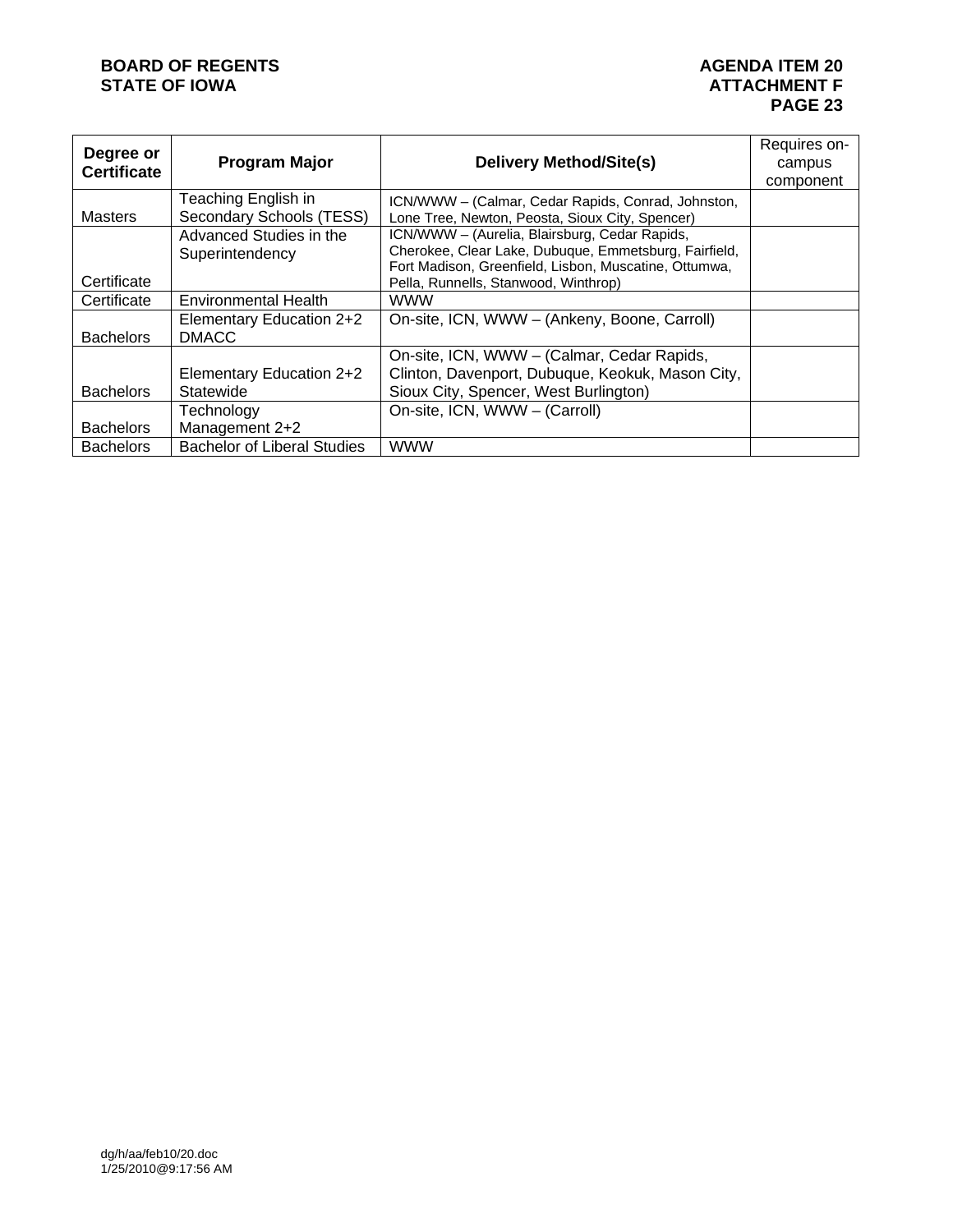## **CREDIT COURSE REGISTRATIONS AND ENROLLMENTS USING THE IOWA COMMUNICATIONS NETWORK (ICN) 1999-2000 – 2008-2009**

|         | <b>SUI</b>     |                | <b>ISU</b> |       | <b>UNI</b> |       | <b>TOTAL</b> |       |
|---------|----------------|----------------|------------|-------|------------|-------|--------------|-------|
|         | C <sup>1</sup> | E <sup>2</sup> | C          | E     | C          | E     | С            | E     |
| 1999-00 | 53             | 2,126          | 78         | 1,109 | 72         | 1,268 | 203          | 4,503 |
| 2000-01 | 56             | 2,228          | 85         | 877   | 101        | 1,484 | 242          | 4,589 |
| 2001-02 | 48             | 1,988          | 67         | 722   | 106        | 1,631 | 221          | 4,341 |
| 2002-03 | 28             | 1,795          | 32         | 411   | 121        | 1,686 | 181          | 3,892 |
| 2003-04 | 29             | 963            | 23         | 276   | 131        | 1,768 | 183          | 3,007 |
| 2004-05 | 26             | 766            | 19         | 195   | 118        | 1,606 | 163          | 2,567 |
| 2005-06 | 13             | 126            | 13         | 115   | 128        | 1,719 | 154          | 1,960 |
| 2006-07 | 8              | 76             | 6          | 50    | 133        | 1,936 | 147          | 2,062 |
| 2007-08 | 5              | 93             | 4          | 52    | 130        | 2,070 | 139          | 2,215 |
| 2008-09 |                | 28             | 4          | 60    | 130        | 2,009 | 135          | 2,097 |

 $^1C$  = number of courses.

 $E =$  number of enrollments.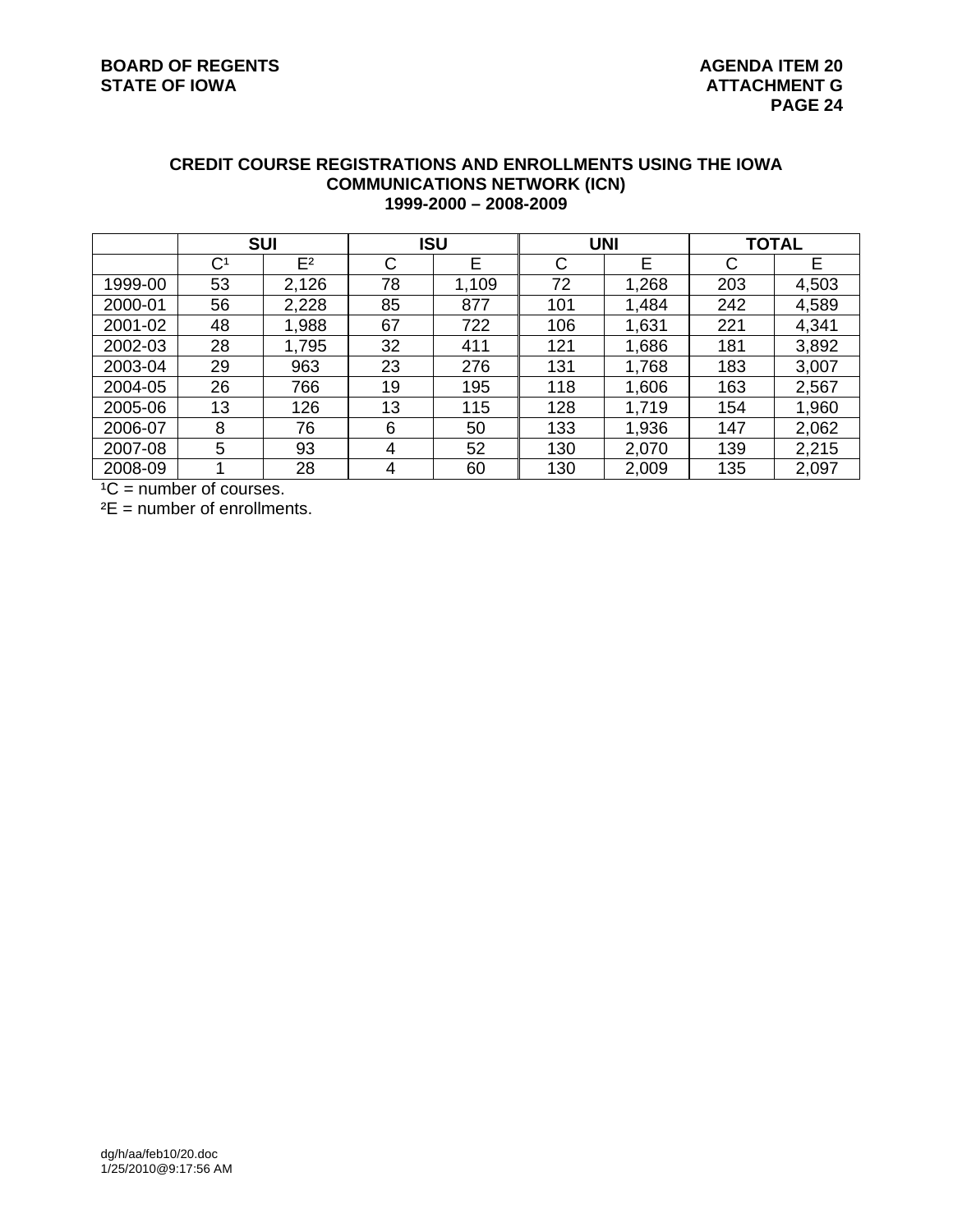#### **STUDY OF DISTANCE EDUCATION AT THE REGENT UNIVERSITIES DISTANCE EDUCATION FACTORS NOVEMBER 2005**

- $\Diamond$  Methods to identify needs for distance education offerings. Each Regent university has a system of ongoing data collection regarding distance education needs and using the results to inform decisions about off-campus program offerings. Educational needs may be identified by any of the following at the Regent universities:
	- $\boxtimes$  Student and employer market demand, including formal general market studies; informal general market studies; competitor market analyses; industry information; analyses of enrollment data and trends; and formal target market studies.
	- $\boxtimes$  Assessments of educational needs, including academic research; professional and industry associations; and industry assessments.
	- $\boxtimes$  Assessments of economic/workforce development requirements, including demographic data; studies (e.g., Battelle report); and industry groups.
	- $\boxtimes$  Academic and institutional needs.
	- $\boxtimes$  Information provided by advisory committees to the professional colleges.
	- $\boxtimes$  Identification of needs through active liaisons with licensure boards.
- $\diamondsuit$  Selection of technology/delivery modes for program offerings. A number of factors are considered in assessing distance education delivery technology, including the following:
	- 5 *Student access*. The institution selects the media that will provide students the best access to the distance education content; it considers geographic proximity and students' technological resources and skills.
	- 5 *Pedagogical requirements*. The institution determines the best match between the content to be delivered, the teaching and learning experiences, and the devices that will best communicate the content.
	- 5 *Market requirements*. The institution considers the expectations of students for quality, cost, convenience, interaction, and other competitive factors.
	- 5 *Institutional capacity*. The institution considers the availability of the knowledge, technical resources, and skills of the academic unit, the instructor, and the content developer.
	- 5 *Cost/value*. The institution considers the value to the course or program of more expensive modes of delivery and the budget constraints of the course to use a particular technology.
	- 5 *Technology characteristics*. The institution considers capacity for asynchronous/synchronous delivery, allocation of capital cost, remote site cost, production cost, per-unit delivery unit, support cost, video quality, audio quality, presentation quality (digital materials), interactivity, reach, convenience, and use limitations.